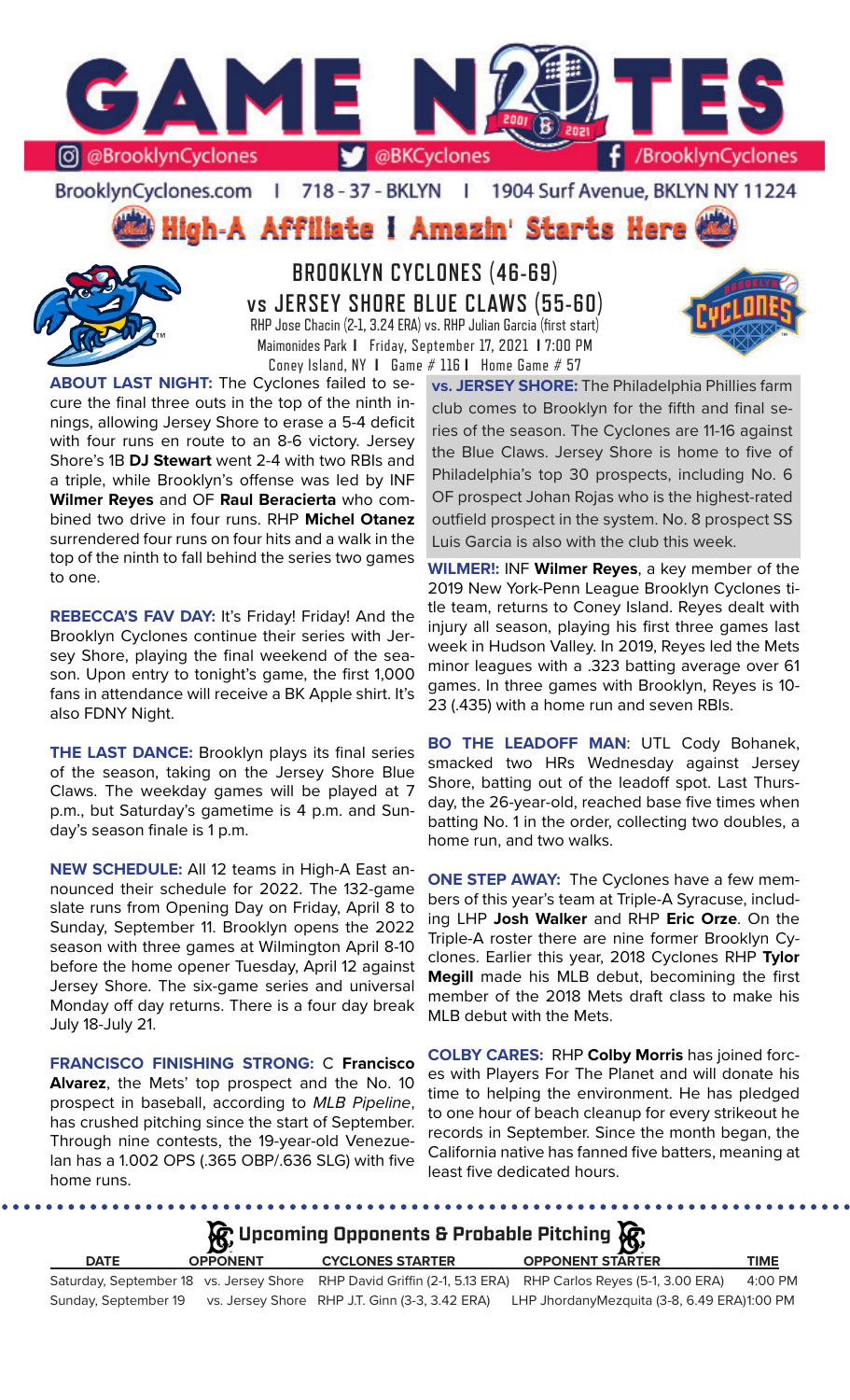

**PHASE IV:** Jose Chacin looks to bounce back from his first loss in a Brooklyn uniform, when he allowed five runs over five innings last Saturday night at Hudson Valley.

**FIRST CITI SEASON:** Jose signed a minor league deal with the Mets on June 1 of this year after being released by the Los Angeles Dodgers system in minor league spring training.

**ST. LUCIE:** Chacin made five starts with Low-A St. Lucie, posting a 3.86 ERA with 25 strikeouts, eight walks, and four home runs allowed in 28 innings.

**LA GUY:** The Venezuelan signed a deal with the Dodgers coming out of his home country in 2015, playing in the system for six years. Chacin reached Low-A Great Lakes in the Midwest League in 2019 before the pandemic shut down 2020.

|             |              |            |     |                          |                | 2021 GAME-BY-GAME                       |                |                |                          |            |
|-------------|--------------|------------|-----|--------------------------|----------------|-----------------------------------------|----------------|----------------|--------------------------|------------|
|             |              |            |     |                          |                | <b>High-A Brooklyn Cyclones</b>         |                |                |                          |            |
| <b>DATE</b> | OPP          | <b>DEC</b> | IP  | н                        | R              | ER                                      | <b>BB</b>      | Κ              | <b>HR</b>                | <b>AVG</b> |
| 9/11        | @HV          | L          | 5.0 | 3                        | 5              | 5                                       | 3              | 8              | $\overline{2}$           | .167       |
| 9/5         | <b>WIL</b>   | W          | 6.0 | 5                        | 0              | $\Omega$                                | $\overline{2}$ | 4              | 0                        | .167       |
| 8/28        | <b>ABD</b>   | W          | 5.2 | $\overline{2}$           | 1              | 1                                       | 1              | 5              | $\Omega$                 | .105       |
|             |              |            |     | Low-A St. Lucie Mets     |                |                                         |                |                |                          |            |
| <b>DATE</b> | <b>OPP</b>   | <b>DEC</b> | IP  | н                        | R              | ER                                      | <b>BB</b>      | ĸ              | <b>HR</b>                | <b>AVG</b> |
| 8/21        | @TAM         | L          | 4.2 | 6                        | 6              | 5                                       | $\overline{2}$ | 3              | 1                        | .226       |
| 8/14        | @ DUN        | L          | 51  | 4                        | 4              | 4                                       | 2              | 5              | 2                        | .212       |
| 8/8         | <b>PMB</b>   | W          | 6.0 | 4                        | 1              | 1                                       | $\overline{2}$ | 4              | 1                        | .215       |
| 8/1         | @DBT         | W          | 6.0 | 7                        | $\overline{2}$ | $\overline{2}$                          | 1              | 8              | 0                        | .227       |
| 7/25        | <b>BRD</b>   | W          | 6.0 | 3                        | $\Omega$       | $\Omega$                                | 1              | 5              | $\Omega$                 | .158       |
|             |              |            |     | <b>FCL Mets (Rookie)</b> |                |                                         |                |                |                          |            |
| <b>DATE</b> | <b>OPP</b>   | <b>DEC</b> | IP  | н                        | R              | ER                                      | <b>BB</b>      | ĸ              | <b>HR</b>                | <b>AVG</b> |
| 7/21        | <b>AST</b>   |            | 2.0 | $\Omega$                 | $\Omega$       | 0                                       | 0              | 3              | 0                        | .063       |
| 7/14        | @ NAT        |            | 4.0 | 1                        | $\Omega$       | O                                       | 1              | $\overline{2}$ | 0                        | .077       |
| 7/6         | CAR          |            | 1.0 | 0                        | $\Omega$       | O                                       | 0              | $\Omega$       | 0                        | .071       |
| 7/3         | @ AST        | W          | 2.0 | 1                        | 1              | 1                                       | 0              | $\overline{2}$ | 1                        | .091       |
| 6/29        | @ MRL        |            | 1.0 | $\Omega$                 | $\Omega$       | O                                       | 1              | $\overline{2}$ | $\Omega$                 | .000       |
|             | K%           |            |     |                          | BB%            |                                         |                |                | $\overline{\text{HR/9}}$ |            |
|             |              |            |     |                          |                |                                         |                |                |                          |            |
|             | 25.8%        |            |     |                          | 9.1%           |                                         |                |                | 1.08                     |            |
|             | <b>BABIP</b> |            |     |                          | GB%            |                                         |                |                | FIP                      |            |
|             |              |            |     |                          |                |                                         |                |                |                          |            |
|             | .195         |            |     |                          | 24.2%          |                                         |                |                | 4.38                     |            |
|             |              |            |     |                          |                | <b>CHACIN'S SEASON AND CAREER HIGHS</b> |                |                |                          |            |
|             | 2021 Season  |            |     |                          |                |                                         |                |                | Career                   |            |

| 8 (8/1 at Daytona)        | <b>Strikeouts</b>            | 10 (8/23/19 vs. W. Michigan)  |
|---------------------------|------------------------------|-------------------------------|
| None                      | <b>Double Digit K Games</b>  | 1 (8/23/19 vs. W. Michigan)   |
| 7 (8/1 at Daytona)        | <b>High Hits, Game</b>       | 11 (2x,8/18/19 vs South Bend) |
| 2 (2x, 9/11 at H. Valley) | High HR, Game                | 2 (3x, 9/11/21 at H. Valley)  |
| 6 (8/21 at Tampa)         | <b>High Runs, Game</b>       | 9 (5/31/18 vs. Great Lakes)   |
| 3 (9/11 at Hudson Valley) | <b>High Walks, Game</b>      | 3 (5x, 9/11/21 at H. Valley)  |
| 6 IP (3x, vs Palm Beach)  | <b>Innings Pitched, Game</b> | 8.0 (6/30/19 at Fort Wayne)   |
| None                      | <b>Complete Games</b>        | None                          |
| None                      | <b>Shutouts</b>              | None                          |

| <b>NAME</b>                    |            | G                                                           |                      | ER  | <b>CATCHER ERA</b> | <b>INN</b> |              |    | <b>ERA</b>      |
|--------------------------------|------------|-------------------------------------------------------------|----------------------|-----|--------------------|------------|--------------|----|-----------------|
| Alvarez                        |            | 48                                                          |                      | 221 |                    | 383.2      |              |    | 5.18            |
| Campos                         |            | 7                                                           |                      | 28  |                    | 46         |              |    | 5.47            |
| Gaddis                         |            | 10                                                          |                      | 41  |                    | 85         |              |    | 4.34            |
| Mena                           |            | 22                                                          |                      | 77  |                    | 164        |              |    | 4.23            |
| Senger                         |            | 9                                                           |                      | 44  |                    | 81         |              |    | 4.89            |
| Uriarte                        |            | 21                                                          |                      | 82  |                    | 159.1      |              |    | 4.63            |
|                                |            | <b>CYCLONES STARTING PITCHER BREAKDOWN</b>                  |                      |     |                    |            |              |    |                 |
|                                |            |                                                             |                      |     |                    |            |              |    |                 |
| <b>STARTER</b><br>Butto, Jose  |            | <b>GS Quality StartsRun SupportRS/Start BC Record</b><br>10 | 1                    |     | 41                 |            | 4.1          |    | $4-6$           |
| Bryant, Garrison               |            | 1                                                           | $\mathbf 0$          |     | 10                 |            | 10.0         |    | $1-0$           |
| Chacin, Jose                   |            | 3                                                           | 1                    |     | 10                 |            | 3.3          |    | $2-1$           |
| Ginn, J.T.                     |            | 8                                                           | 1                    |     | 29                 |            | 3.6          |    | $3-5$           |
| Grey, Connor                   |            | 4                                                           | 1                    |     | 21                 |            | 5.2          |    | $3-1$           |
| Griffin, David                 |            | 6                                                           | $\overline{2}$       |     | 33                 |            | 5.5          |    | $2 - 4$         |
| Kisena, Alec                   |            | 16                                                          | 1                    |     | 81                 |            | 5.1          |    | $6-10$          |
| Lasko, Justin                  |            | 11                                                          | 6                    |     | 44                 |            | 4.0          |    | $4 - 7$         |
| Morris, Colby                  |            | 1                                                           | $\Omega$             |     | $\overline{4}$     |            | 4.0          |    | $O-1$           |
| Opp, Cam                       |            | 13                                                          | 1                    |     | 46                 |            | 3.5          |    | $4 - 9$         |
| Parsons, Hunter                |            | 1                                                           | $\Omega$             |     | 5                  |            | 5.0          |    | $1-0$           |
| Rennie, Luc                    |            | 7                                                           | $\Omega$             |     | 23                 |            | 3.3          |    | $3-4$           |
| Rojas, Oscar                   |            | 6                                                           | $\Omega$             |     | 28                 |            | 4.7          |    | $1-5$           |
| Syndergaard                    |            | 1<br>19                                                     | $\Omega$<br>$\Omega$ |     | 5<br>98            |            | 5.0<br>5.2   |    | $O-1$<br>$7-12$ |
| Vilera, Jaison<br>Walker, Josh |            | 4                                                           | 1                    |     | 27                 |            | 6.8          |    | $3-1$           |
| PITCHING BREAKDOWN             |            |                                                             |                      |     |                    |            |              |    |                 |
| W-L                            | <b>ERA</b> | IP                                                          | н                    | R   | ER                 | BB         | ĸ            | HR | <b>AVG</b>      |
| 28-28<br>HOME                  | 3.69       | 495.0423                                                    |                      | 232 | 203                | 192        | 531          | 33 | .229            |
| ROAD<br>18-41                  | 5.57       | 473.2 490                                                   |                      | 334 | 293                | 217        | 507          | 72 | .263            |
| 46-69<br><b>TOTAL</b>          | 4.56       | 968.2913                                                    |                      | 566 | 491                |            | 409 1038 105 |    | .246            |

**BULLPEN NOTES**

**BROOKLYN CYCLONES PITCHING B** 

**W-L ERA IP H R ER BB K HR AVG**

STARTERS 22-46 5.06 524.1 527 327 295 180 521 75 .257 RELIEVERS 24-22 3.99 440.1 381 233 195 226 512 30 .232 **TOTAL 46-69 4.56 968.2 913 566 491 409 1038 105 .246**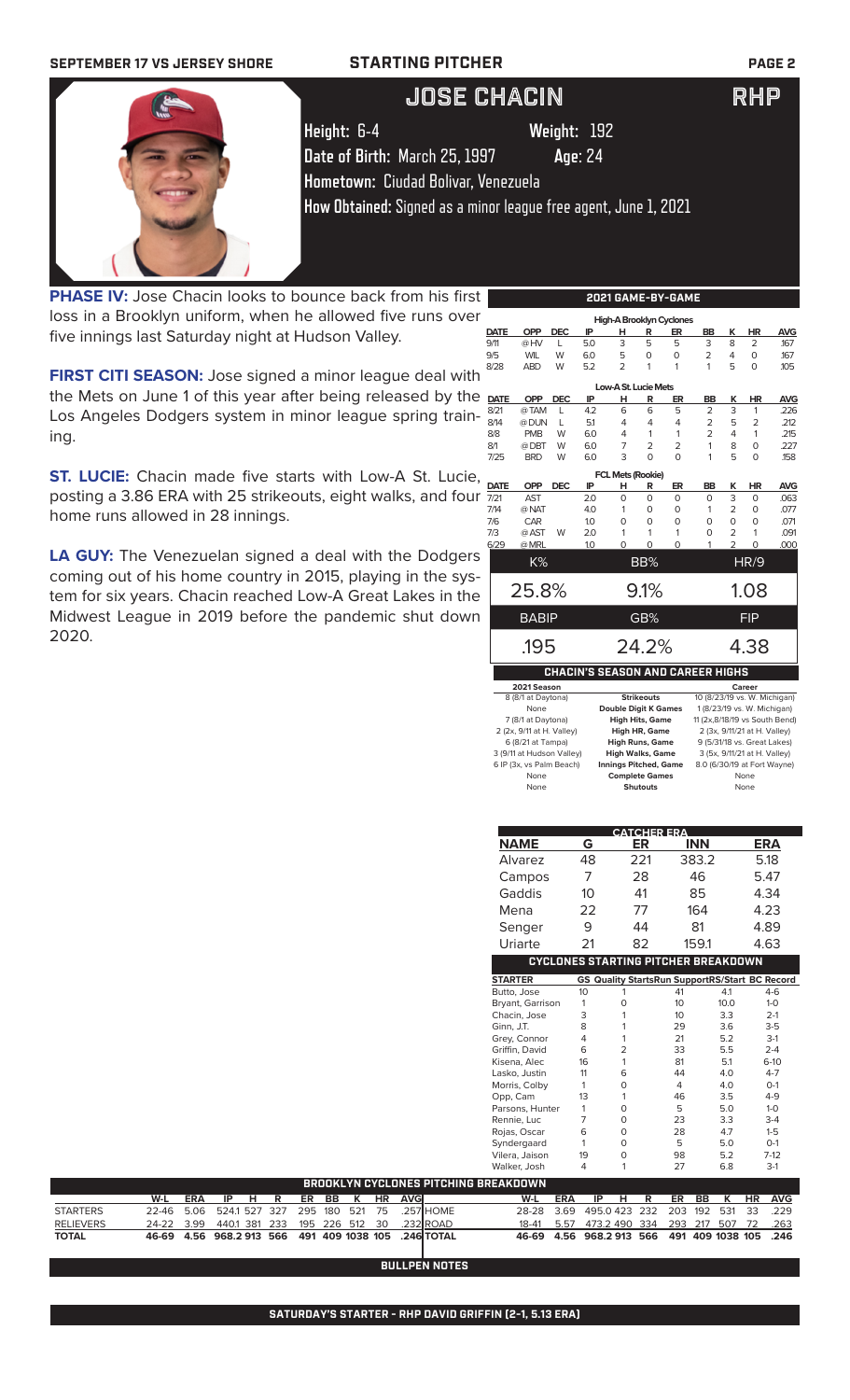| SEPTEMBER 17 VS JERSEY SHORE |
|------------------------------|
|------------------------------|

## **SEPTEMBER 17 VS JERSEY SHORE BATTING PAGES PAGE 3**

**# 30 FRANCISCO ALVAREZ - C .246, 21 HR, 57 RBI, .402 wOBA, wRC+ 145**

| Last Game: 0-3            | <b>Home: 24-134 (.179)</b> |  |
|---------------------------|----------------------------|--|
| <b>RISP:</b> 20-80 (.250) | <b>Road:</b> 44-142 (.310) |  |
| Streak:                   | vs. JS: 19-78 (.244)       |  |
|                           |                            |  |

**Last Game:** 0-3 **Home:** 24-134 (.179) **Last HR:** 9/15 vs. Jersey Shore **Season High, Hits:** 3 (3x, 8/10 at WIL) **Aulti-Hit Games:** 17 (9/10 at Hudson Valley) **Kulti-RBI Games:** 18 (9/12 at Hudson Valley)

**Season High, RBI:** 4 (2x, 8/10 at WIL)<br>**Season High, RBI:** 4 (2x, 8/10 at WIL)

• Enters his fourth year in the Mets organization...Called up from Low-A St. Lucie on Monday, May 24...19 years old, turning 20 on November 19 • Ranks as the No. 1 prospect in the Mets system according to both *MLB Pipeline* and *Baseball America*...Ranked as the No. 10 prospect in Minor League Baseball. • Hit .417 (20-48) with five doubles, two home runs, and 12 RBIs in 15 games with St. Lucie...Struck out seven times and walked 15...went 2-for-4 in stolen bases

• Non-roster invitee to Mets Spring Training...Signed with NYM as NDFA on July 2, 2018

|  | indi-loster invitee to mets opinity frainingorg/led with in him as nuclearly with our stage. Zo lo |  |  |
|--|----------------------------------------------------------------------------------------------------|--|--|
|  |                                                                                                    |  |  |

|                          | 1#9    ZACH ASHFORD - OF                                  |                                                                             |                                                                                                                                           | .234, 1 HR, 18 RBI, .320 WOBA, WRC+ 93                                                                                                                                                |
|--------------------------|-----------------------------------------------------------|-----------------------------------------------------------------------------|-------------------------------------------------------------------------------------------------------------------------------------------|---------------------------------------------------------------------------------------------------------------------------------------------------------------------------------------|
| <b>Streak:</b> 1 G (1-4) | <b>Last Game: 1-4, R, BB</b><br><b>RISP:</b> 19-59 (.322) | Home: 26-112 (.232)<br><b>Road:</b> 24-101 (.238)<br>vs. JS: $12-56$ (.214) | Last HR: 5/23 vs. Hudson Valley<br><b>Multi-Hit Games:</b> 8 (8/20 at Hudson Valley)<br><b>Multi-RBI Games:</b> 4 (9/14 vs. Jersey Shore) | <b>Season High, Hits: 2 (8x, 9/14 vs. JS)</b><br><b>Season High, Runs: 2 (6/6 at JS)</b><br><b>Season High, RBI:</b> 2 (4x, 9/14 vs. JS)<br><b>Season High, SB: 1 (3x, 7/7 at HV)</b> |

• Enters his third year in the Mets organization...Called up from Low-A St. Lucie on Saturday, May 22

• Hit .340 (17-50) in 14 games with the St. Lucie Mets in 2021, collecting three doubles and six walks with a stolen base

• Spent his first few games as a pro with Brooklyn in 2019, hitting .136 in 16 games before being sent to the GCL Mets (37 G, .295/2/23/.413)

• Drafted by the Mets out of Fresno State in the 6th round of the 2019 MLB Draft

| #<br>RAUL BERACIERTA - OF \         |                  |                                                   | , 143, 0 HR, 2 RBI, .180 wOBA, wRC+ 7.           |
|-------------------------------------|------------------|---------------------------------------------------|--------------------------------------------------|
| <b>Last Game: 1-3, 2 RBI</b>        | <b>Home: 1-7</b> | Last HR:                                          | <b>Season High, Hits:</b>                        |
| $RISP: 1-4$                         | Road:            | <b>Multi-Hit Games:</b>                           | Season High, Runs:                               |
| <b>Streak:</b> $1 \text{ G } (1-3)$ | vs. JS: 1-7      | <b>Multi-RBI Games: 1 (9/16 vs. Jersey Shore)</b> | <b>Seaon High, RBI:</b> 1(9/16 vs. Jersey Shore) |
|                                     |                  |                                                   | Season High, SB:                                 |

• Enters his seventh year in the Mets organization...received from Double-A Binghamton on Wednesday, September 15

• Hit .281 with an .896 OPS in 39 games with the FCL Mets before joining Binghamton for three games last week, hitting 2-10

• Part of Brooklyn's 2019 NYPL Championship team...promoted from the GCL Mets in July before hitting .188 in 31 games

• The 22 year old hails from San Felix, Venezuela and enters his time with Brooklyn with a .358 OBP and .749 OPS in 760 at bats.

## **# 48 OSCAR CAMPOS - C .150, 0 HR, 0 RBI, .153 wOBA, wRC+ -11 Last Game:** 0-2, K **Home:** 3-12 **Last HR: Season High, Hits:** 1 (3x, 9/5 vs. Wilmington) **# 11 CODY BOHANEK - INF .195, 9 HR, 22 RBI, .328 wOBA, wRC+ 101 Last Game:** 0-2 **Home:** 20-98 (.204) **Last HR:** 9/15 vs. Jersey Shore **Season High, Hits:** 3 (2x, 9/9 at HV) **RISP:** 5-50 (.100) **Road:** 18-101 (.178) **Multi-Hit Games:** 6 (9/15 vs. Jersey Shore) **Season High, Runs:** 2 (5x, 9/15 vs. JS) **Streak: vs. JS:** 12-47 (.255) **Multi-RBI Games:** 4 (9/15 vs. Jersey Shore) **Seaon High, RBI:** 2 (5x, 9/15 vs. JS) **Season High, SB:** 1 (4x, 9/9 at HV) • Enters his third year in the Mets organization and his fifth as a professional...Traded from Houston to the Mets in January of 2019 along with 3B J.D. Davis in exchange for OF Ross Adolph, INF Luis Santana, and C Scott Manea • Returns from Triple-A Syracuse 5/12-6/8, 6/24, 8/6-8/25: 34 G, .191/.351/.292/.643 with four doubles, one triple, one home run, and six RBIs with 17 walks • Broke camp with Brooklyn: 5 G, .313/.500/.500 with a home run a two RBIs before the call up • Originally drafted by Houston in the 30th round of the 2017 MLB Draft from the University of Illinois-Chicago

| <b>Last Game:</b> 0-2, K | <b>Home: 3-12</b> | Last HR:                |                    | <b>Season High, Hits: 1 (3x, 9/5 vs. Wilmington)</b> |
|--------------------------|-------------------|-------------------------|--------------------|------------------------------------------------------|
| $RISP: 0-5$              | Road: $0-8$       | <b>Multi-Hit Games:</b> | Season High, Runs: |                                                      |
| <b>Streak:</b>           | $vs.$ JS: $0-2$   | <b>Multi-RBI Games:</b> | Season High, RBI:  |                                                      |
|                          |                   |                         | Season High, SB:   |                                                      |
|                          |                   |                         |                    |                                                      |

• Signed by the Mets on August 20 from the Tri-City ValleyCats of the Frontier League, hitting .305/.322/.405 in 63 games with 17 doubles, three triples, three HR • Came up through the Houston Astros system since 2014, spending six games in 2019 with Triple-A Round Rock. Spent the majority of the season with Low-A Quad Cities in the Midwest League...elected free agency following the 2020 year.

• Played for Tri-City in the Houston system in 2018, facing the Brooklyn Cyclones in the NY-Penn League going 4-11...Faced current Mets big leaguer RHP Tylor Megill.

| <b>I#</b><br><b>BRANDEN FRYMAN - INF</b> |                  |                         | .125, 0 HR, 1 RBI, .289 wOBA, wRC+ 67                        |
|------------------------------------------|------------------|-------------------------|--------------------------------------------------------------|
| <b>Last Game: 1-4. RBI</b>               | <b>Home: 1-8</b> | Last HR:                | Season High, Hits:                                           |
| $RISP: 1-5$                              | Road:            | <b>Multi-Hit Games:</b> | <b>Season High, Runs:</b>                                    |
| <b>Streak:</b> 1 G (1-4)                 | $vs.$ JS: 1-8    | <b>Multi-RBI Games:</b> | <b>Season High, RBI: 1 (9/16 vs. JS)</b><br>Season High, SB: |

- Enters his third year in the Mets organization...received from Low-A St. Lucie on Wednesday, September 15
- Played 69 games with Low-A St. Lucie, posting a .229/.297/.309 slash line with 11 doubles, three home runs, 26 RBIs, and 14 steals in 18 attempts
- Won a title with the 2019 NYPL Champion Brooklyn Cyclones, hitting .356 in 13 games with a .796 OPS (.396 OBP/.400 SLG). • Drafted in the 21st round of the 2019 MLB Draft out of Samford...Son of former big leaguer Travis Fryman who is a current coach in the Cleveland system as the Special Assistant to Player Development, Infield

| $# 7$ NIC GADDIS - C/3B      |                          |                                                                                                    | .190, 4 HR, 13 RBI, .390 wOBA, wRC+ 132                |
|------------------------------|--------------------------|----------------------------------------------------------------------------------------------------|--------------------------------------------------------|
| <b>Last Game: 1-4, R, BB</b> | <b>Home: 4-35 (.114)</b> | <b>Last HR:</b> 2 (9/8 at Hudson Valley G2)                                                        | <b>Season High, Hits:</b> $2$ ( $2x$ , $9/8$ at HV G2) |
| <b>RISP:</b> $6-17$ (.353)   | <b>Road: 6-22 (.273)</b> | <b>Multi-Hit Games:</b> 2 (9/8 at Hudson Valley G2) <b>Season High, Runs:</b> 2 (2x, 9/8 at HV G2) |                                                        |
| <b>Streak: 2 G (2-7)</b>     | $vs.$ JS: $3-14$         | <b>Multi-RBI Games:</b> 4 (9/8 at Hudson Valley G2) <b>Season High, RBI:</b> 5 (9/8 at HV G2)      |                                                        |
|                              |                          |                                                                                                    | <b>Season High, SB: 1 (9/8 at HV G2)</b>               |

• Enters his third year in the Mets organization...Received from Low-A St. Lucie on Saturday, July 17 when C Juan Uriarte was placed on the temp. inactive list • Hit .250 (20-80) with a .421 OBP in 25 games with St. Lucie, hitting three home runs (a career-high) from his two in 2019.

- Returns to Coney Island where he was a member of the 2019 Cyclones for 15 games before being transferred to the GCL Mets.
- Hit a combined .192 across 40 games in 2019 with Brooklyn and the GCL Mets
- Drafted by the Mets in the 16th round of the 2019 MLB Draft out of Jacksonville State...Hails from Trenton, GA.

| $# 10$ LUIS GONZALEZ - INF                                               |                                                                          |                                                                                                                                                                                               | .269. 6 HR. 26 RBI. .313 wOBA. wRC+ 90                                                                                                    |
|--------------------------------------------------------------------------|--------------------------------------------------------------------------|-----------------------------------------------------------------------------------------------------------------------------------------------------------------------------------------------|-------------------------------------------------------------------------------------------------------------------------------------------|
| Last Game: DNP<br><b>RISP:</b> 16-55 (.291)<br><b>Streak: 3 G (3-11)</b> | Home: 25-88 (.286)<br><b>Road: 29-113 (.160)</b><br>vs. JS: 10-35 (.286) | <b>Last HR: 9/7 at Hudson Valley</b><br><b>Multi-Hit Games:</b> 12 (9/8 at Hudson Valley G2) <b>Season High, Runs:</b> 3 (3x 8/10 at WIL)<br><b>Multi-RBI Games:</b> 6 (9/7 at Hudson Valley) | <b>Season High, Hits: 4 (3x, 8/28 vs. ABD)</b><br><b>Season High, RBI:</b> 4 (9/7 at HV)<br><b>Season High, SB:</b> $1(2x, 9/8$ at HV G2) |
|                                                                          |                                                                          |                                                                                                                                                                                               |                                                                                                                                           |

• Enters his first season in the Mets organization, signing a minor league deal with New York on May 30, 2021.

Played three games with Low-A St. Lucie, going 3-12 with a double.

Spent seven seasons in the Cincinnati farm system, reaching as high as Triple-A Louisville in 2019

• Career .253 hitter in 587 games and 2,151 at-bats with Cincinnati and New York farm systems. • Signed with the Reds in September of 2012.

## **# 14 TANNER MURPHY - OF .145, 0 HR, 6 RBI, .274 wOBA, wRC+ 60**

| $\mathbf{r}$ is taunism to the state |                          |                                                   |                                             |
|--------------------------------------|--------------------------|---------------------------------------------------|---------------------------------------------|
| <b>Last Game: DNP</b>                | <b>Home: 2-21 (.095)</b> | Last HR:                                          | <b>Season High, Hits: 2 (8/10 at WIL)</b>   |
| <b>RISP:</b> 5-19 $(.263)$           | <b>Road:</b> 6-30 (.200) | <b>Multi-Hit Games: 1 (8/10 at Wilmington)</b>    | <b>Season High, Runs: 2 (9/8 at HV G2)</b>  |
| <b>Streak:</b> 1 G (1-3)             | $vs.$ JS: 1-3            | <b>Multi-RBI Games: 2 (9/14 vs. Jersey Shore)</b> | <b>Season High, RBI: 3 (9/14 vs. JS)</b>    |
|                                      |                          |                                                   | <b>Season High, SB:</b> $1(2x, 9/10$ at HV) |

• Enters his third year in the Mets organization...promoted from Low-A St. Lucie on Friday, August 6

- Played 25 games (four with FCL Mets) and 21 with Low-A St. Lucie, hitting a combined .195 with a .316 OBP, hitting three home runs and driving in 14 runs • Spent his first professional season with the Rookie-level Kingsport Mets in the Appalachian League, hitting. 201 in 40 games
- Drafted by the Mets in the 18th round of the 2019 MLB Draft out of the University of North Florida...Born and raised in Memphis, TN.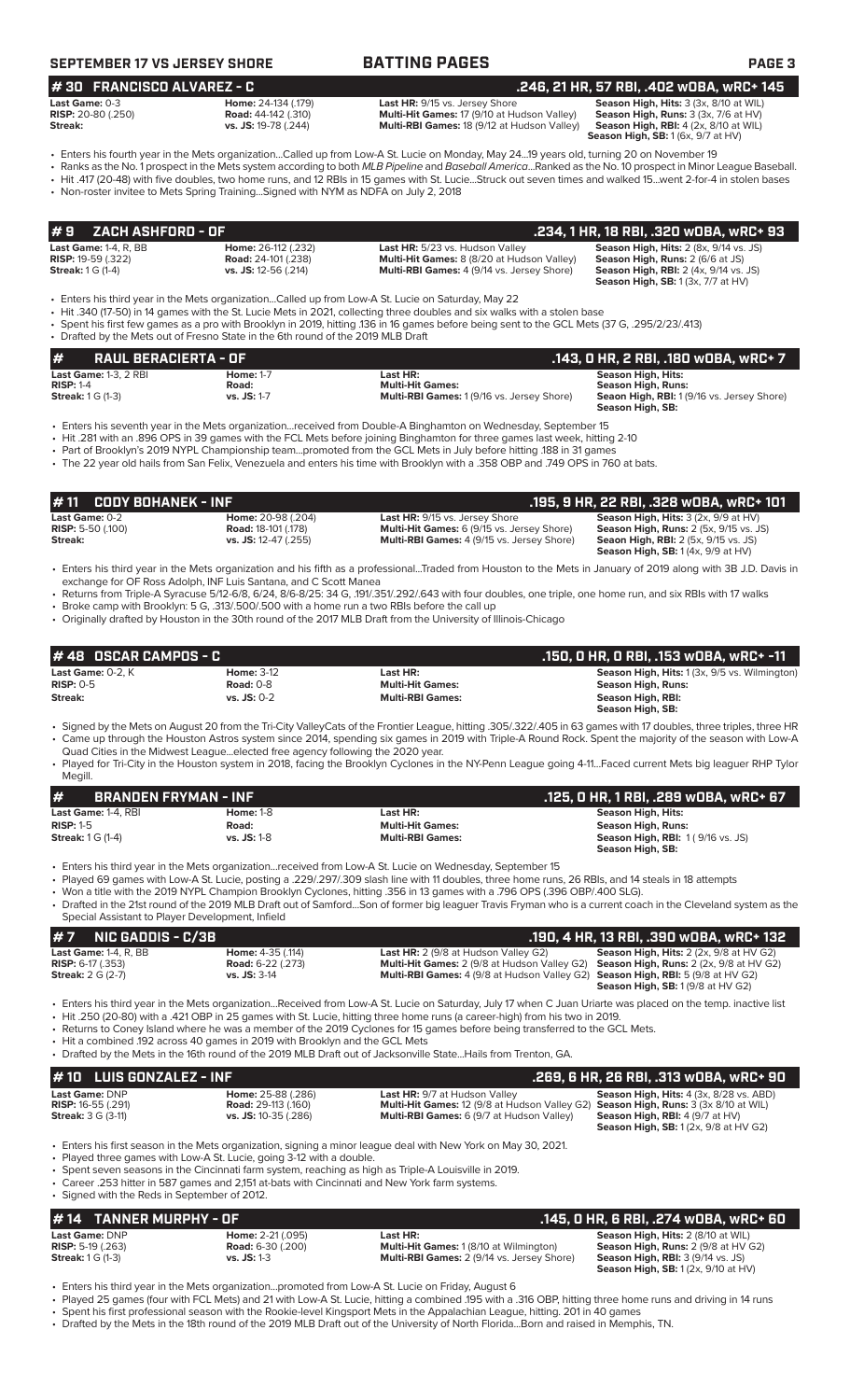## **SEPTEMBER 17 VS JERSEY SHORE BATTING PAGES PAGE 4**

**# 22 JAYLEN PALMER - INF/OF .188, 3 HR, 14 RBI, .339 wOBA, wRC+ 100 Last Game:** 1-3, RBI, R, 2 BB, SB **Home:** 14-59 (.237) **Last HR:** 8/31 vs. Wilmington **Season High, Hits:** 3 (8/13 at WIL) **RISP:** 7-34 (.206) **Road:** 11-70 (.157) **Multi-Hit Games:** 4 (9/3 vs. Wilmington) **Season High, Runs:** 2 (5x, 9/5 vs. WIL) **Streak:** 3 G (3-11) **vs. JS:** 3-11 **Multi-RBI Games:** 5 (9/3 vs. Wilmington) **Season High, RBI:** 3 (2x 8/31 vs. WIL)

**Season High, RBI:** 3 (2x 8/31 vs. WIL)<br>**Season High, SB:** 1 (4x, 8/18 at HV)

- Enters his fourth year in the Mets organization...No. 15 prospect in the Mets system, according to *MLB Pipeline*...Promoted to High-A Brooklyn on 8/3. • Stole 23 bases for Low-A St. Lucie (departs the league as the third-highest total in Low-A Southeast).
- Hit .276/.378/.386 across 66 games with St. Lucie in 2021, collecting 13 doubles, four triples, and two home runs with 24 RBIs.
- Lowered his strikeout rate from 40% in 2019 with Kingsport to 28% with St. Lucie.
- Drafted in the 22nd round of the 2018 MLB Draft out of Holy Cross (NY) High School in Flushing...\$200K signing bonus

| l#4     | UOSE PEROZA - INF        |                                 |                                                                                                   | .217, 3 HR, 11 RBI, .368 wOBA, wRC+ 118        |
|---------|--------------------------|---------------------------------|---------------------------------------------------------------------------------------------------|------------------------------------------------|
|         | Last Game: $0-4$ . R. BB | <b>Home:</b> $12-47$ ( $.255$ ) | <b>Last HR:</b> 9/8 at Hudson Valley G2                                                           | <b>Season High, Hits: 2 (6x, 8/27 vs. ABD)</b> |
|         | <b>RISP:</b> 6-30 (.200) | <b>Road:</b> 14-67 (.209)       | <b>Multi-Hit Games:</b> 6 (9/3 vs. Wilmington)                                                    | <b>Season High, Runs: 3 (9/8 at HV G2)</b>     |
| Streak: |                          | $vs.$ JS: 1-12                  | <b>Multi-RBI Games:</b> 4 (9/8 at Hudson Valley G2) <b>Season High, RBI:</b> 3 (3x, 9/8 at HV G2) |                                                |
|         |                          |                                 |                                                                                                   | <b>Season High, SB: 1(9/7 at HV)</b>           |

• Enters his sixth year in the Mets organization...promoted to Brooklyn on 8/3 from Low-A St. Lucie.

• Hit .274 with seven home runs and 47 RBIs across 64 games with Low-A St. Lucie this season.

• Part of Brooklyn's 2019 New York-Penn League Championship Team.

• 2021 marks his first full-season assignment after short season assignments with GCL Mets and the NYPL. • Signed as non-drafted international free agent signing on July 2, 2016 from Venezuela.

| #2<br><b>WILMER REYES - UTL</b>                   |                                        |                                                                                             | .435, 1 HR, 7 RBI, .484 WOBA, WRC+ 199                                               |
|---------------------------------------------------|----------------------------------------|---------------------------------------------------------------------------------------------|--------------------------------------------------------------------------------------|
| <b>Last Game: 2-3. 2 RBI. 2 BB</b><br>$RISP: 4-5$ | <b>Home: 4-11</b><br><b>Road: 6-12</b> | <b>Last HR: 9/12 at Hudson Valley)</b><br><b>Multi-Hit Games: 2 (9/12 at Hudson Valley)</b> | <b>Season High, Hits: 3 (9/12 at HV)</b><br><b>Season High, Runs: 2 (9/12 at HV)</b> |
| <b>Streak: 6 G (10-23)</b>                        | $vs.$ JS: 4-11                         | <b>Multi-RBI Games:</b> 3 (9/16 vs. Jersey Shore)                                           | <b>Season High, RBI:</b> $3(9/12$ at $HV$ )<br>Season High, SB:                      |

• Enters his sixth year in the Mets organization...Won a New York-Penn League title with Brooklyn in 2019

- Reinstated from rehab assignment with FCL Mets on September 9 when SS Ronny Mauricio and OF Antoine Duplantis were promoted to Double-A Binghamton. • Hit .323 with a .350 on-base percentage in 2019 as the top hitter on the 2019 NYPL Champion Brooklyn Cyclones
- 
- Enters 2021 as a .275 lifetime hitter with a .327 on-base percentage • 22 year old hails from Mao, Dominican Republic

### **# 19 LUKE RITTER - INF .230, 13 HR, 41 RBI, .323 wOBA, wRC+ 97 Last Game:** DNP **Home:** 18-95 (.189) **Last HR:** 9/12 at Hudson Valley **Season High, Hits:** 3 (2x, 9/5 at Wil) **RISP:** 14-68 (.206) **Road:** 37-140 (.264) **Multi-Hit Games:** 13 (8/27 vs. Aberdeen) **Season High, Runs:** 2 (3x, 7/6 at HV) **Streak: vs. JS:** 5-35 (.143) **Multi-RBI Games:** 10 (9/12 at Hudson Valley) **Season High, RBI:** 6 (6/20 at Wilmington)

**Season High, SB:** 1 (5/12 at Greenville)

• Enters his third year in the Mets organization...Won a New York-Penn League title with Brooklyn in 2019 • Missed 32 games with a broken bone in his left hand...Went on the IL after July 7 when he suffered the injury mid-game at Hudson Valley

• Led Brooklyn in 2019 in games played (68), runs (39), doubles (15), and walks (33)

• Mets 7th-round pick in 2019 from Wichita State...Also drafted by the Minnesota Twins in the 37th round of the 2018 MLB Draft ed in the backer at Rockhurst High School and set the school record with 184 tackle

| . Thuy calling bucket at Hockmandt High School and Scitting School Federal With TOT tuckids. |                                                                        |                                                                                                                                               |                                                                                                                                                         |
|----------------------------------------------------------------------------------------------|------------------------------------------------------------------------|-----------------------------------------------------------------------------------------------------------------------------------------------|---------------------------------------------------------------------------------------------------------------------------------------------------------|
| $#45$ JOE SUOZZI - OF                                                                        |                                                                        |                                                                                                                                               | .182. 1 HR. 6 RBI. .335 wOBA. wRC+ 98                                                                                                                   |
| Last Game: $1-2. R$<br><b>RISP:</b> $4-23$ (.174)<br><b>Streak:</b> $1 G (1-2)$              | <b>Home: 6-35 (.171)</b><br><b>Road: 4-20</b><br>$vs.$ JS: 6-26 (.231) | <b>Last HR: 7/16 vs. Jersey Shore</b><br><b>Multi-Hit Games: 1 (7/28 at Jersey Shore)</b><br><b>Multi-RBI Games: 2 (8/5 vs. Jersey Shore)</b> | <b>Season High, Hits: 2 (7/28 at JS)</b><br><b>Season High, Runs: 2 (7/27 at JS)</b><br><b>Season High, RBI:</b> 2 (2x, 8/5 vs. HV)<br>Season High, SB: |

• Enters his third year in the Mets organization...received from Low-A St. Lucie on July 13

• Hit .292 with a .372 on-base percentage in 30 games with the Mets...posted a wRC+112, hitting four doubles and two home runs

• Signed by the Mets on June 15, 2020 out of Boston College

- Attended Chaminade High School in Mineola, NY
- His father, Tom Suozzi, is the former Nassau County Executive and current U.S. House of Representatives member of NY's 3rd district (Nassau, Suffolk, Queens)

| Hardest Hit Balls - 2021 (not all games listed- from available Trackman data) |                                   |                         |                  |                   |  |      |                                   |                         |           |                        |
|-------------------------------------------------------------------------------|-----------------------------------|-------------------------|------------------|-------------------|--|------|-----------------------------------|-------------------------|-----------|------------------------|
| Date                                                                          | Player                            | Opponent                | <b>Exit Velo</b> | Result            |  | Date | Player                            | <b>Opponent</b>         | Exit Velo | Result                 |
| 8/12                                                                          | Francisco Alvarez                 | at Wilmington           | 112.8            | <b>Home Run</b>   |  | 8/28 | Ronny Mauricio                    | vs. Aberdeen            | 109.6     | Line Out               |
| 6/12                                                                          | Francisco Alvarez                 | vs. Hudson Valley 112.5 |                  | Double            |  | 6/1  | Ronny Mauricio                    | at Jersey Shore         | 109.6     | Triple                 |
| 9/5                                                                           | Ronny Mauricio                    | vs. Wilminaton          | 112.2            | Single            |  | 6/22 | Brett Baty                        | vs. Jersey Shore        | 109.2     | Double                 |
| 6/11                                                                          | Brett Baty                        | vs. Hudson Valley 111.2 |                  | <b>Ground Out</b> |  | 6/15 | Francisco Alvarez                 | at Wilmington           | 109.2     | Single                 |
| 6/29                                                                          | Ronny Mauricio                    | at Aberdeen             | 110.4            | Single            |  | 6/1  | Francisco Alvarez at Jersey Shore |                         | 109.0     | Home Run               |
| 8/21                                                                          | Francisco Alvarez                 | at Hudson Valley        | 110.3            | <b>Ground Out</b> |  | 8/29 | Ronny Mauricio                    | vs. Aberdeen            | 109.0     | <b>Ground Ball Out</b> |
| 9/8                                                                           | Ronny Mauricio                    | at Hudson Vallev        | 110.0            | Home Run          |  | 5/25 | Francisco Alvarez                 | vs. Aberdeen            | 109       | Single                 |
| B/12                                                                          | Ronny Mauricio                    | at Wilmington           | 109.9            | Line Out          |  | 8/6  | Ronny Mauricio                    | vs. Hudson Valley 108.7 |           | <b>Home Rune</b>       |
| $\frac{7}{3}$ 6/1                                                             | Luis Gonzalez                     | at Aberdeen             | 109.9            | Ground Out        |  | 6/5  | Francisco Alvarez                 | at Jersev Shore         | 108.7     | <b>Ground Ball Out</b> |
|                                                                               | Adrian Hernandez                  | at Jersev Shore         | 109.8            | <b>Home Run</b>   |  | 6/2  | Francisco Alvarez                 | at Jersev Shore         | 108.7     | Single                 |
| 6/6                                                                           | Francisco Alvarez at Jersey Shore |                         | 109.7            | Single            |  | 7/13 | <b>Brett Baty</b>                 | at Hudson Vallev        | 108.7     | Single                 |

# **Recent Home Run Chart**

| Date | Player                   | Opponent                  | Exit Velo | Launch Angle | Distance |          | Jose Peroza              | vs. Aberdeen             | $104.1$ mph | 45.8 | 344 ft. |
|------|--------------------------|---------------------------|-----------|--------------|----------|----------|--------------------------|--------------------------|-------------|------|---------|
| 8/10 | Francisco Alvarez        | at Wilmington 112.8 mph   |           | 27.2         | 416 ft.  | 8/25     | Jaylen Palmer            | vs. Aberdeen             |             |      |         |
|      | Nic Gaddis               | at Wilmington 97.5 mph    |           | 27.8         | 388 ft.  | 8/26     | Cody Bohanek             | vs. Aberdeen             | $101$ mph   | 27   | 335 ft. |
|      | Luis Gonzalez            | at Wilmington 102.6 mph   |           | 31.1         | 442 ft.  | 8/28     | Luis Gonzalez            | vs. Aberdeen             | 95 mph      | 35   | 349 ft. |
| 8/12 | Francisco Alvarez        | at Wilmington 101.5 mph   |           | 26.9         | 398 ft.  | 8/29     | Cody Bohanek             | vs. Aberdeen             | $101$ mph   | 32   | 396 ft. |
| 8/18 | <b>Francisco Alvarez</b> | at Hudson Valley          |           |              |          | 9/3      | <b>Francisco Alvarez</b> | vs. Wilmington 105 mph   |             | 32   | 428 ft. |
|      | Jose Peroza              | at Hudson Vallev          |           |              |          | 9/5      | <b>Francisco Alvarez</b> | vs. Wilmington 101.3 mph |             | 33   | 414 ft. |
|      | Jeremy Vasquez           | at Hudson Valley          |           |              |          |          | Ronny Mauricio           | vs. Wilminaton 101.3 mph |             | 28   | 404 ft. |
| 8/19 | Jose Peroza              | at Hudson Vallev          |           |              |          | 9/7      | Luis Gonzalez            | at Hudson Valley 104 mph |             | 22   | 397 ft. |
|      | Ronny Mauricio           | at Hudson Valley          |           |              |          | $9/8$ G1 | <b>Francisco Alvarez</b> | at Hudson Valley 97 mph  |             | 37   | 370 ft. |
| 8/21 | Jose Peroza              | at Hudson Valley102.7 mph |           | 29.9         | 394 ft.  | 9/8G2    | Ronny Mauricio           | at Hudson Valley 110 mph |             | 23   | 403 ft. |
| 8/24 | Ronny Mauricio           | vs. Aberdeen              | 93.8 mph  | 35.9         | 343 ft.  | 9/9      | Cody Bohanek             | at Hudson Valley 102 mph |             | 39   | 365 ft. |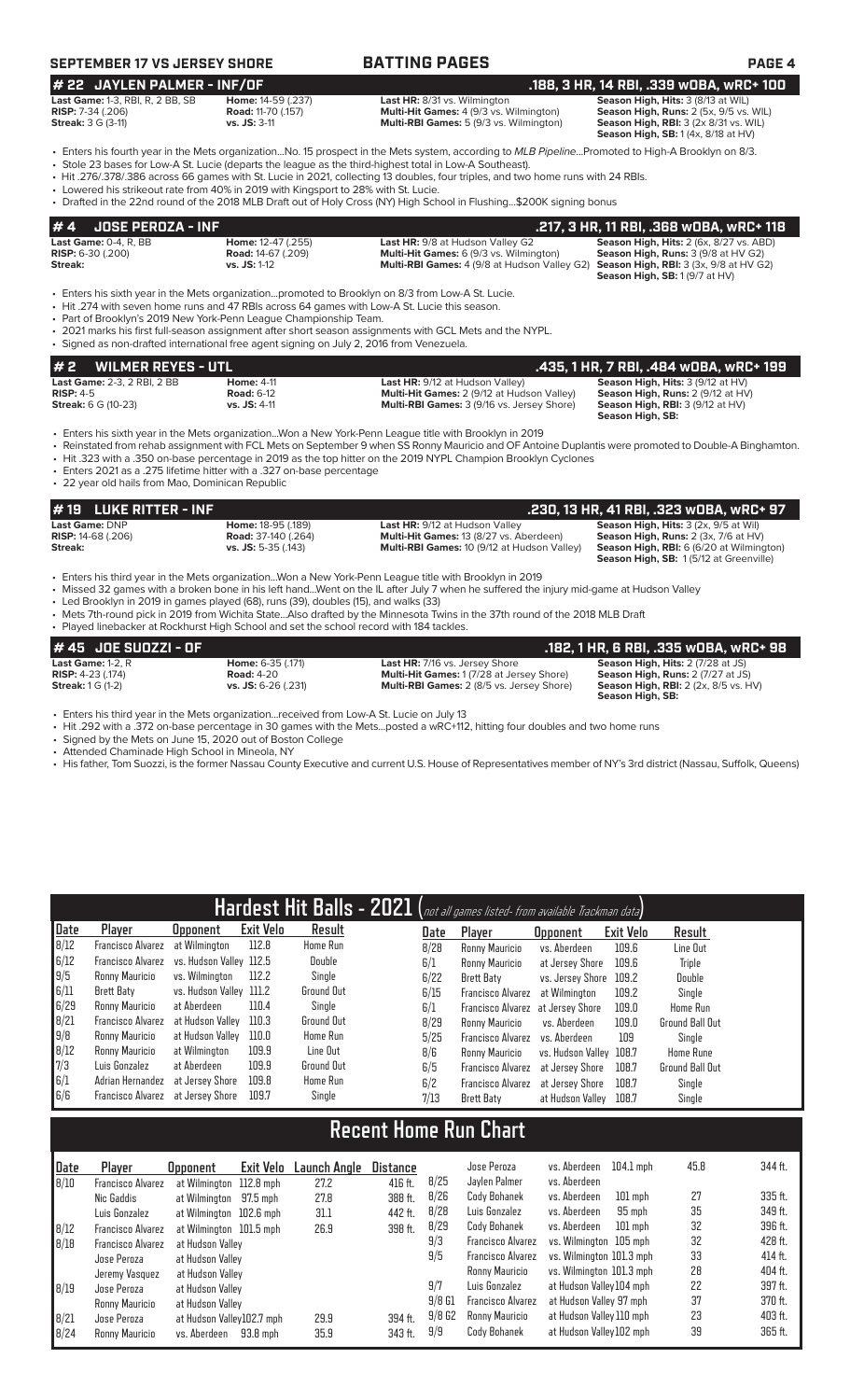## **SEPTEMBER 17 VS JERSEY SHORE BULLPEN PAGE PAGE 5**

| #18                          | <b>NOLAN CLENNEY - RHP</b>                                                                      | 33.3 K%, 6.7 BB%, 3.86 ERA, 2 G        |                                  |              |                    | <b>LAST FIVE APPEARANCES</b> |                       |                                  |                                  |                   |                     |                           |                    |
|------------------------------|-------------------------------------------------------------------------------------------------|----------------------------------------|----------------------------------|--------------|--------------------|------------------------------|-----------------------|----------------------------------|----------------------------------|-------------------|---------------------|---------------------------|--------------------|
| Last App: 9/14 vs. JS        | <b>Last Loss:</b>                                                                               | SV/OP (Last):                          | Holds:                           |              |                    |                              | <b>NOLAN CLENNEY</b>  |                                  |                                  |                   |                     |                           |                    |
| Leadoff: 0-4, BB             | <b>Inherited Runners/Stranded:</b>                                                              |                                        |                                  | DATE         | OPP                | DEC                          | IP                    | H                                |                                  | R ER              | <b>BB</b>           | Κ                         | HI                 |
|                              | Enters his first year in the Mets organizationReceived from Low-A St. Lucie on September 7 •    |                                        |                                  | 9/10         | vs. JS             |                              | 1.0                   | $\mathbf{1}$                     | 2                                | 2                 | 1                   | $\Omega$                  | $\Omega$           |
|                              | Signed to a minor league deal on June 28, 2021Made 13 relief apps for Low-A St. Lucie           |                                        |                                  | 9/10         | @ HV               |                              | 2.1                   | $\overline{2}$                   | 0                                | $\circ$           | $\circ$             | 3                         | $\circ$            |
|                              | • Pitched with Gary in 2021 and with Utica in 2019 and 2020 in independent baseball             |                                        |                                  | 9/7          | @ HV               |                              | 2.0                   | $\mathbf{1}$                     | $\mathsf O$                      | $\mathsf O$       | $\circ$             | 3                         | 0                  |
|                              |                                                                                                 |                                        |                                  | 9/1          | @ JUP*             |                              | 1.2                   | $\overline{2}$                   | $\mathbf 0$                      | $\circ$           | 0                   | $\overline{2}$            | $\circ$            |
|                              | • 25 year old hails from Northville, MichiganAttended NC State                                  |                                        |                                  | 8/28         | DBT <sup>*</sup>   |                              | 2.0                   | $\mathbf{1}$                     | 1                                | 1                 | 1                   | 3                         | $\circ$            |
| #13                          | DYLAN HALL - RHP                                                                                |                                        | 24.4 K%, 11.1 BB%, 2.61 ERA, 3 G |              |                    |                              | <b>DYLAN HALL</b>     |                                  |                                  |                   |                     |                           |                    |
| Last App: 9/16 vs. JS        | <b>Last Loss:</b>                                                                               | SV/OP (Last):                          | Holds: 1                         | DATE         | OPP                | <b>DEC</b>                   | IP                    | Н                                | R                                | <b>ER</b>         | <b>BB</b>           | K                         | HI                 |
| Leadoff: 0-2, K              | <b>Inherited Runners/Stranded:</b>                                                              |                                        |                                  |              | 8/31@ FCL AST**    |                              | 2.0                   | 2                                | $\circ$                          | $\circ$           | $\overline{2}$      | 3                         | 0                  |
|                              | • Enters his first year in the Mets organizationreceived from Low-A St. Lucie on September 7    |                                        |                                  |              | 8/24@ FCL NATS**   |                              | 0.2                   | $\circ$                          | $\circ$                          | $\circ$           | $\overline{2}$      | $\mathbf{1}$              | $\circ$            |
|                              | Has pitched with Double-A Binghamton, Low-A St. Lucie, and FCL Mets(16IP, 19 K, 12 BB, 11 ER) + |                                        |                                  |              | 5/20 @ ERI***      | L                            | 3.1                   | 7                                | 5                                | 5                 | 2                   | 2                         | $\mathbf{1}$       |
|                              |                                                                                                 |                                        |                                  | 9/12         | @ HV               |                              | 2.0                   | $\overline{2}$                   | $\mathbf 0$                      | $\circ$           | $\circ$             | $\overline{2}$            | $\circ$            |
|                              | . Pitched for Virginia Tech and Central OklahomaSigned MiLB FA deal with Mets June 15, 2020.    |                                        |                                  | 9/16         | vs. JS             |                              | 1.0                   | $\mathbf 0$                      | 0                                | $\mathbf 0$       | $\mathbf 0$         | $\mathbf{1}$              | $\circ$            |
|                              | • From Stafford, Virginiathrew a perfect game for Mountain View High School                     |                                        |                                  |              |                    |                              |                       |                                  |                                  |                   |                     |                           |                    |
|                              |                                                                                                 |                                        |                                  |              |                    |                              | <b>LUIS MONTAS</b>    |                                  |                                  |                   |                     |                           |                    |
| # 28                         | <b>LUIS MONTAS - RHP</b>                                                                        |                                        | 23.8 K%, 6.1 BB%, 3.58 ERA, 4 G  | <b>DATE</b>  | OPP                | <b>DEC</b>                   | IP                    | н                                | R                                | ER                | <b>BB</b>           | K                         | HI                 |
| Last App: 9/16 vs. JS        | Last Loss: 9/7 at HV                                                                            | SV/OP (Last): 0/1 (9/7 at HV)          | Holds:                           | 7/31         | $@$ DBT*           |                              | 1.0                   | $\circ$                          | $\mathbf 0$                      | $\circ$           | $\circ$             | 3                         | $\mathbf 0$        |
| Leadoff: 0-4                 | <b>Inherited Runners/Stranded:</b>                                                              |                                        |                                  | 9/2          | WIL                |                              | 1.0                   | 3                                | $\overline{2}$<br>$\overline{4}$ | 2                 | $\circ$             | $\mathbf{1}$              | $\Omega$           |
|                              | • Enters his third year in the Mets organizationpromoted from Low-A St. Lucie on 8/31           |                                        |                                  | 9/7          | @ HV               | BS, L 1.0                    |                       | 5                                |                                  | 4                 | $\circ$             | $\mathbf{1}$              | 0                  |
|                              | • Had a 24% K rate, 5.9% walk rate, .282 BABIP, and 3.73 FIP in 19 games with Low-A St. Lucie   |                                        |                                  | 9/11<br>9/16 | @ HV               |                              | 2.0<br>2.0            | $\overline{2}$<br>$\overline{1}$ | $\mathbf{1}$<br>$\overline{2}$   | $\mathbf{1}$<br>2 | $\mathbf{1}$<br>1   | $\mathbf{1}$<br>3         | $\circ$<br>0       |
|                              | • Went 7/9 in save opportunities this season with Mets                                          |                                        |                                  |              | vs. JS             |                              |                       |                                  |                                  |                   |                     |                           |                    |
|                              | • 20 years old out of San Cristobal, Dominican Republic on July 2, 2019                         |                                        |                                  |              |                    |                              | <b>COLBY MORRIS</b>   |                                  |                                  |                   |                     |                           |                    |
|                              |                                                                                                 |                                        |                                  | DATE         | OPP                | <b>DEC</b>                   | IP                    | н                                | R                                | <b>ER</b>         | <b>BB</b>           | К<br>$\mathbf{1}$         | HI<br>$\circ$      |
| #38                          | COLBY MORRIS - RHP                                                                              | 27.5 K%, 9.0 BB%, 3.74 ERA, 25 G       |                                  | 8/29<br>9/3  | vs. ABD<br>vs. WIL |                              | 1.2<br>2.0            | 3<br>$\circ$                     | $\mathbf{1}$<br>$\circ$          | 1<br>$\circ$      | 1<br>$\circ$        | $\mathbf{1}$              | 0                  |
| <b>Last App:</b> 9/15 vs. JS | Last Loss: 8/17 at Hudson Valley                                                                | SV/OP (Last): 1/1 (9/8 at HV G1)       | Holds:                           | 9/8          | @ HV G1 SV         |                              | 2.0                   | 4                                | $\circ$                          | $\circ$           | $\mathbf 0$         | $\overline{4}$            | 0                  |
|                              | Leadoff: 10-34, 3B, 2B, 3 BB, 4 HBP Inherited Runners/Stranded: 12/6                            |                                        |                                  | 9/12         | @ HV               |                              | 2.1                   | 4                                | 3                                | 3                 | $\mathbf{1}$        | 5                         | $\mathbf{1}$       |
|                              | • Enters his first season in the Mets organizationcalled up from Low-A St. Lucie on May 20      |                                        |                                  | 9/15         | vs. JS             |                              | 1.1                   | $\mathbf{1}$                     | $\Omega$                         | $\Omega$          | $\Omega$            | 4                         | $\circ$            |
|                              |                                                                                                 |                                        |                                  |              |                    |                              | <b>MICHEL OTANEZ</b>  |                                  |                                  |                   |                     |                           |                    |
|                              | • Made four scoreless appearances in relief for the St. Lucie Mets to being 2021                |                                        |                                  | DATE         | <b>OPP</b>         | <b>DEC</b>                   | IP                    | H                                | R                                | ER                | <b>BB</b>           | K                         | H                  |
|                              | • Minor League free agent signingpitched at Middlebury in Vermont                               |                                        |                                  | 8/29         | vs. ABD            |                              | 1.0                   | 1                                | 1                                | 1                 | 2                   | 2                         | 0                  |
| # 26                         | MICHEL OTANEZ - RHP                                                                             | 30.3 K%, 21.8 BB%, 5.26 ERA, 34 G      |                                  | 9/4          | vs. WIL            |                              | 2.0                   | $\Omega$                         | $\mathbf 0$                      | $\circ$           | $\Omega$            | $\overline{2}$            | 0                  |
| Last App: 9/16 vs. JS        | <b>Last Loss:</b>                                                                               | <b>SV/OP (Last):</b> 1/4 (BS vs. JS)   | Holds: 3                         | 9/8          | @ HV G2 SV         |                              | 2.0                   | $\overline{2}$                   | $\mathbf{1}$                     | $\mathbf{1}$      | $\mathbf{1}$        | 3                         | $\Omega$           |
| Leadoff: 6-29                | <b>Inherited Runners/Stranded: 15/5</b>                                                         |                                        |                                  | 9/12         | @ HV               |                              | 1.0                   | $\circ$                          | $\circ$                          | $\circ$           | $\mathbf{1}$        | $\mathbf{1}$              | $\Omega$           |
|                              | Enters his sixth year in the Mets orgNo. 26 prospect in the system according to MLB Pipeline    |                                        |                                  | 9/16         | vs. JS             | <b>BS</b>                    | 0.2                   | $\overline{4}$                   | $\overline{4}$                   | 4                 | $\mathbf{1}$        | 1                         | 0                  |
|                              | • Returns to Brooklyn for the second assignment in a row                                        |                                        |                                  |              |                    |                              | <b>HUNTER PARSONS</b> |                                  |                                  |                   |                     |                           |                    |
|                              | • Pitched with the Cyclones and won an NYPL title in 2019 and also spent time with Kingsport    |                                        |                                  | DATE         | <b>OPP</b>         | <b>DEC</b>                   | IP                    | н                                | R                                | ER                | BB                  | K                         | HI                 |
|                              | Missed 2017 due to injuryStruck out 21 batters in 21.1 innings with the DSL Mets1 in 2016. •    |                                        |                                  |              | 8/26 vs. ABD       |                              | 1.0                   | 3                                | 3                                | 0                 | $\mathbf{1}$        | 0                         | 0                  |
|                              |                                                                                                 |                                        |                                  | 8/29         | vs. ABD            |                              | 2.0                   | $\mathbf{1}$                     | 0                                | $\circ$           | $\overline{2}$      | 4                         | $\Omega$           |
| #44                          | <b>HUNTER PARSONS - RHP</b>                                                                     | 30.5 K%, 12.9 BB%, 4.10 ERA, 23 G      |                                  | 9/4          | vs. WIL            |                              | 2.2                   | $\Omega$                         | $\Omega$                         | $\Omega$          | $\Omega$            | $\overline{4}$            | $\Omega$           |
| Last App: 9/14 vs. JS        | <b>Last Loss:</b>                                                                               | <b>SV/OP (Last):</b> 1/1 (9/14 vs. JS) | Holds: 1                         | 9/9          | @ HV               |                              | 2.1                   | $\mathbf{1}$                     | $\mathbf{1}$                     | $\mathbf{1}$      | $\mathbf{1}$        | 5                         | $\mathbf{1}$       |
| Leadoff: 7-31, 3 BB          | Inherited Runners/Stranded: 13/9                                                                |                                        |                                  | 9/14         | vs. JS             | S                            | 1.0                   | $\circ$                          | $\circ$                          | $\circ$           | $\Omega$            | 3                         | $\circ$            |
|                              |                                                                                                 |                                        |                                  |              |                    |                              | <b>REYSON SANTOS</b>  |                                  |                                  |                   |                     |                           |                    |
|                              | • Enters his third year in the Mets orgCalled up from Low-A St. Lucie on May 20                 |                                        |                                  | DATE         | <b>OPP</b>         | <b>DEC</b>                   | IP                    | н                                | R                                | ER                | BB                  | Κ                         | HI                 |
|                              | • Made four relief appearances with the Mets (A-), striking out 18 in 10 innings (45% K rate).  |                                        |                                  | 8/28         | DBT <sup>*</sup>   |                              | 2.0                   | $\circ$                          | 0                                | $\circ$           | 1                   | 3                         | 0                  |
|                              | • Pitched with the Cyclones and won an NYPL title in 2019                                       |                                        |                                  | 8/25         | DBT <sup>*</sup>   |                              | 1.0                   | 3                                | 3                                | 3                 | 1                   | $\overline{2}$            | $\mathbf{1}$       |
|                              |                                                                                                 |                                        |                                  | 8/19         | @ TAM*             | <b>SV</b>                    | 2.0                   | $\Omega$                         | $\Omega$                         | $\Omega$          | $\mathbf{1}$        | $\mathbf{1}$              | $\Omega$           |
| #45                          | REYSON SANTOS - RHP                                                                             | 28.2 K%, 14.7 BB%, 5.59 ERA, 3 G       |                                  | 9/12<br>9/16 | @ HV<br>vs. JS     |                              | 2.0<br>0.1            | $\mathbf{1}$<br>$\circ$          | 3<br>$\circ$                     | 3<br>$\circ$      | $\overline{2}$<br>1 | $\overline{2}$<br>$\circ$ | $\circ$<br>$\circ$ |
|                              |                                                                                                 |                                        |                                  |              |                    |                              |                       |                                  |                                  |                   |                     |                           |                    |
| <b>Last App: 9/16 vs. JS</b> | Last Loss:                                                                                      | SV/OP (Last):                          | Holds: 0                         |              |                    |                              | <b>EVY RUIBAL</b>     |                                  |                                  |                   |                     |                           |                    |
| Leadoff: 1-2, BB             | <b>Inherited Runners/Stranded:</b>                                                              |                                        |                                  |              | DATE OPP           | <b>DEC</b>                   | IP                    | Н.                               | R                                | ER BB             |                     | К                         | HI                 |
|                              |                                                                                                 |                                        |                                  |              | 8/24 vs. ABD       |                              | 1.0                   | $\circ$                          | $\Omega$                         | $\Omega$          | $\overline{2}$      | $\mathbf{1}$              | $\Omega$           |

• Enters his fourth year in the Mets organization....received from Low-A St. Lucie on September 7 • Made 27 appearances with the Mets...struck out 44 and walked 22 in 35.1 IP

• Part of Brooklyn's NYPL Title in 2019, earning the save in game one of the championship series • 22 year old hails from Bani in the Domiinican Republic

**# 50 EVY RUIBAL - RHP 22.7 K%, 18.2 BB% 6.00 ERA, 16 G Last App:** 9/15 vs. JS **Last Loss:** 8/19 at HV **SV/OP (Last): Holds:** 2

**Leadoff:** 4-15, 2B,HR 2 BB**Inherited Runners/Stranded:** 10/8

- Signed to a minor league deal on June 27 from the Florence Y'alls (Frontier League)
- Pitched in the Dodgers system from 2015-2018, reaching High-A Rancho Cucamonga
- Drafted by the Dodgers in the 16th round of the 2017 MLB Draft from Notre Dame • From Milburn, New Jersey, attending Milburn High School

|          |                                                                                             | <b>LAST FIVE APPEARANCES</b> |                      |                |                |                |               |                |           |
|----------|---------------------------------------------------------------------------------------------|------------------------------|----------------------|----------------|----------------|----------------|---------------|----------------|-----------|
|          |                                                                                             |                              | <b>NOLAN CLENNEY</b> |                |                |                |               |                |           |
| DATE     | OPP                                                                                         | <b>DEC</b>                   | IP                   | н              | R              | ER             | <b>BB</b>     | К              | HR        |
| 9/10     | vs. JS                                                                                      |                              | 1.0                  | 1              | $\overline{2}$ | $\overline{2}$ | 1             | O              | O         |
| 9/10     | @ HV                                                                                        |                              | 2.1                  | $\overline{2}$ | O              | O              | O             | 3              | 0         |
| 9/7      | @ HV                                                                                        |                              | 2.0                  | 1              | O              | Ο              | O             | 3              | $\Omega$  |
| 9/1      | $@$ JUP*                                                                                    |                              | 1.2                  | $\overline{2}$ | O              | O              | O             | $\overline{2}$ | $\Omega$  |
| 8/28     | DBT*                                                                                        |                              | 2.0                  | 1              | 1              | 1              | 1             | 3              | $\Omega$  |
|          |                                                                                             |                              | <b>DYLAN HALL</b>    |                |                |                |               |                |           |
| DATE     | OPP                                                                                         | <b>DEC</b>                   | IP                   | н              | R              | ER             | <b>BB</b>     | K              | <b>HR</b> |
|          | 8/31@ FCL AST**                                                                             |                              | 2.0                  | $\overline{2}$ | $\Omega$       | $\Omega$       | 2             | 3              | $\Omega$  |
|          | 8/24@ FCL NATS**                                                                            |                              | 0.2                  | ∩              | ∩              | U              | $\mathcal{P}$ | 1              | $\Omega$  |
| $-1 - 1$ | and the second control of the second control of the second control of the second control of |                              | - -                  |                |                |                |               |                |           |

| 5/20        | @ ERI***   | L          | 3.1                  | 7        | 5 | 5              | 2                   | 2                   | 1         |
|-------------|------------|------------|----------------------|----------|---|----------------|---------------------|---------------------|-----------|
| 9/12        | @ HV       |            | 2.0                  | 2        | 0 | 0              | 0                   | $\overline{2}$      | 0         |
| 9/16        | vs. JS     |            | 1.0                  | $\Omega$ | 0 | O              | 0                   | 1                   | 0         |
|             |            |            |                      |          |   |                |                     |                     |           |
|             |            |            | <b>LUIS MONTAS</b>   |          |   |                |                     |                     |           |
| <b>DATE</b> | OPP        | <b>DEC</b> | IP                   | н        | R | ER             | BB                  | Κ                   | <b>HR</b> |
| 7/31        | @ DBT*     |            | 1.0                  | 0        | 0 | 0              | 0                   | 3                   | 0         |
| 9/2         | <b>WIL</b> |            | 1.0                  | 3        | 2 | 2              | 0                   | 1                   | 0         |
| 9/7         | @ HV       | BS, L      | 1.0                  | 5        | 4 | 4              | 0                   | 1                   | 0         |
| 9/11        | @ HV       |            | 2.0                  | 2        | 1 | 1              | 1                   | 1                   | 0         |
| 9/16        | vs. JS     |            | 2.0                  | 1        | 2 | $\overline{2}$ | 1                   | 3                   | 0         |
|             |            |            |                      |          |   |                |                     |                     |           |
|             |            |            | <b>COLBY MORRIS</b>  |          |   |                |                     |                     |           |
| DATE        | OPP        | DEC        | IP                   | н        | R | ER             | BB                  | Κ                   | ΗR        |
| 8/29        | vs. ABD    |            | 1.2                  | 3        | 1 | 1              | 1                   | 1                   | 0         |
| 9/3         | vs. WIL    |            | 2.0                  | 0        | 0 | 0              | 0                   | 1                   | 0         |
| 9/8         | @ HV G1    | SV         | 2.0                  | 4        | 0 | 0              | 0                   | 4                   | 0         |
| 9/12        | @ HV       |            | 2.1                  | 4        | 3 | 3              | 1                   | 5                   | 1         |
| 9/15        | vs. JS     |            | 1.1                  | 1        | 0 | O              | O                   | 4                   | 0         |
|             |            |            | <b>MICHEL OTANEZ</b> |          |   |                |                     |                     |           |
| DATE        | OPP        | <b>DEC</b> | IP                   | н        | R | ER             | ВB                  | Κ                   | ΗR        |
| 8/29<br>9/4 | vs. ABD    |            | 1.0<br>2.0           | 1        | 1 | 1              | $\overline{2}$<br>0 | 2<br>$\overline{2}$ | 0         |

| 9/16        | vs. JS               | <b>BS</b>  | 0.2                   | 4        | 4        | 4        | 1              | 1              | $\Omega$ |
|-------------|----------------------|------------|-----------------------|----------|----------|----------|----------------|----------------|----------|
|             |                      |            | <b>HUNTER PARSONS</b> |          |          |          |                |                |          |
| <b>DATE</b> | OPP                  | <b>DEC</b> | IP                    | н        | R        | ER       | BB             | Κ              | ΗR       |
| 8/26        | vs. ABD              |            | 1.0                   | 3        | 3        | 0        | 1              | 0              | 0        |
| 8/29        | vs. ABD              |            | 2.0                   | 1        | 0        | O        | $\overline{2}$ | 4              | 0        |
| 9/4         | vs. WIL              |            | 2.2                   | 0        | $\Omega$ | O        | $\Omega$       | 4              | 0        |
| 9/9         | @ HV                 |            | 2.1                   | 1        | 1        | 1        | 1              | 5              | 1        |
| 9/14        | vs. JS               | S          | 1.0                   | 0        | 0        | 0        | 0              | 3              | 0        |
|             |                      |            | <b>REYSON SANTOS</b>  |          |          |          |                |                |          |
| DATE        | OPP                  | DEC        | IP                    | Н        | R        | ER       | <b>BB</b>      | Κ              | ΗR       |
| 8/28        | DBT*                 |            | 2.0                   | 0        | 0        | 0        | 1              | 3              | 0        |
| 8/25        | DBT*                 |            | 1.0                   | 3        | 3        | 3        | 1              | $\overline{2}$ | 1        |
| 8/19        | @ TAM*               | SV         | 2.0                   | $\Omega$ | 0        | O        | 1              | 1              | 0        |
| 9/12        | @ HV                 |            | 2.0                   | 1        | 3        | 3        | 2              | 2              | 0        |
| 9/16        | vs. JS               |            | 0.1                   | $\Omega$ | 0        | $\Omega$ | 1              | $\Omega$       | 0        |
|             |                      |            | <b>EVY RUIBAL</b>     |          |          |          |                |                |          |
| <b>DATE</b> | OPP                  | DEC        | IP                    | н        | R        | ER       | BB             | Κ              | ΗR       |
| 8/24        | vs. ABD              |            | 1.0                   | $\Omega$ | 0        | O        | 2              | 1              | 0        |
| 8/28        | vs. ABD              | Н          | 0.1                   | 1        | 0        | O        | 2              | 0              | 0        |
| 9/3         | vs. WIL              |            | 1.0                   | 1        | 0        | O        | 0              | 1              | 0        |
| 9/9         | @ HV                 | SV         | 0.1                   | $\Omega$ | 0        | O        | 0              | $\Omega$       | 0        |
| 9/11        | @ HV                 |            | 1.0                   | 2        | 1        | 1        | 0              | 2              | 1        |
| 9/15        | vs. JS               |            | 2.0                   | 2        | 0        | O        | 1              | $\overline{2}$ | 0        |
|             | $\sim$ $\sim$ $\sim$ |            |                       |          |          |          |                |                |          |

\* = Low-A St. Lucie

\*\* = Florida Complex League Mets

\*\*\* = Double-A Binghamton

|                | <b>Number of Pitches Thrown</b> |    |    |                     |  |   |      |  |  |  |  |
|----------------|---------------------------------|----|----|---------------------|--|---|------|--|--|--|--|
| <b>Pitcher</b> | Days Rest 9/14                  |    |    | 9/15 9/16 9/17 9/18 |  |   | 9/19 |  |  |  |  |
| Clenney        | 2                               | 26 |    |                     |  |   |      |  |  |  |  |
| Hall           | O                               |    |    | 13                  |  |   |      |  |  |  |  |
| Montes         | O                               |    |    | 35                  |  |   |      |  |  |  |  |
| <b>Morris</b>  |                                 |    | 23 |                     |  |   |      |  |  |  |  |
| Otanez         | O                               |    |    | 32                  |  |   |      |  |  |  |  |
| Parsons        | 2                               | 16 |    |                     |  |   |      |  |  |  |  |
| Santos         | ∩                               | -- | -- | 10                  |  | - |      |  |  |  |  |
| Ruibal         |                                 |    | 35 |                     |  |   |      |  |  |  |  |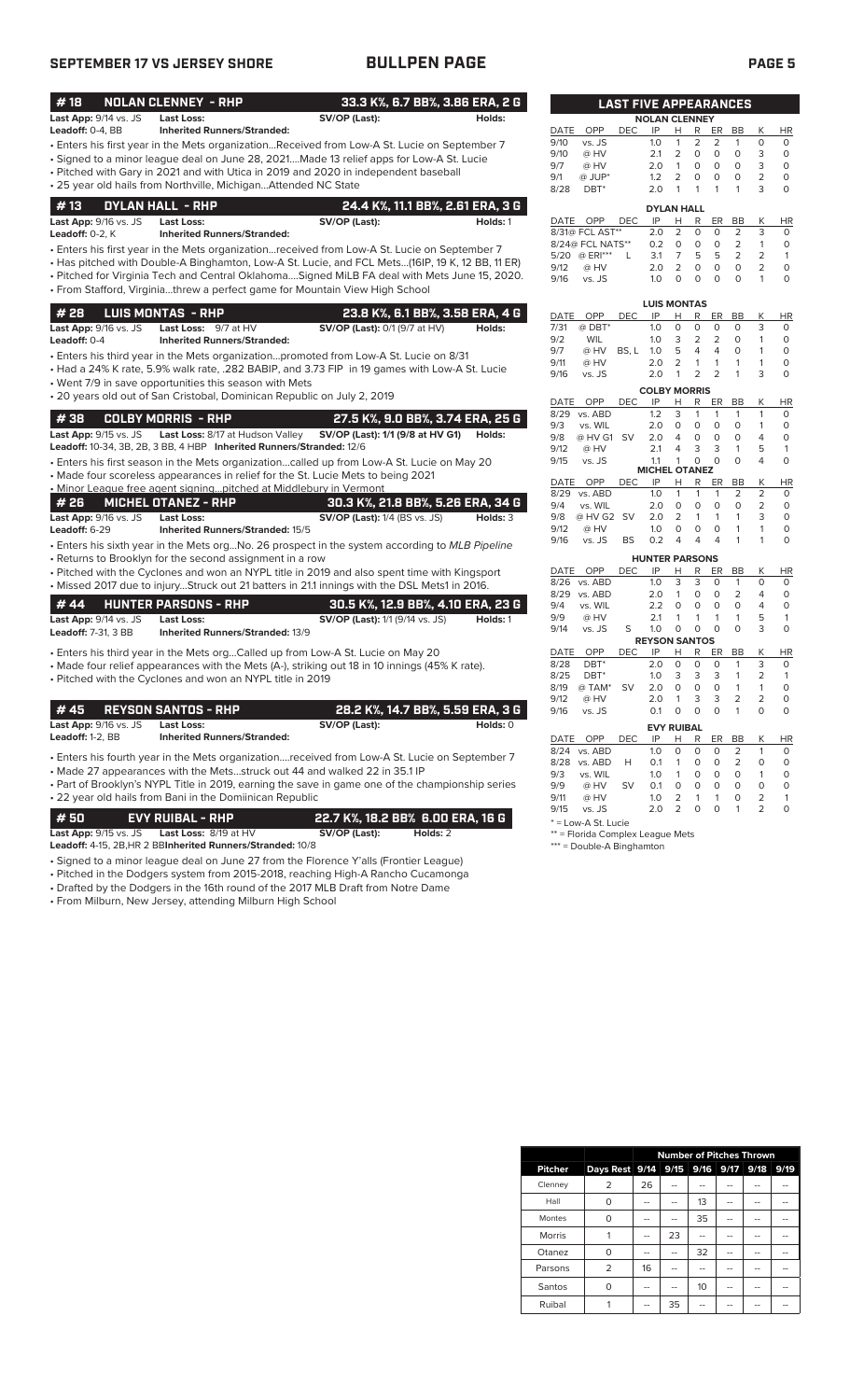| INDIVIDUAL PITCHING HIGHS                                                     |
|-------------------------------------------------------------------------------|
|                                                                               |
|                                                                               |
| Most Home Runs Allowed, Game 4 (3x, Garrison Bryant, 9/8 at Hudson Valley G2) |
| Most Strikeouts, Game, Starter 9 (2x, Connor Grey, 7/16 vs. Jersey Shore)     |
|                                                                               |
|                                                                               |
|                                                                               |
|                                                                               |
|                                                                               |
|                                                                               |
|                                                                               |
|                                                                               |

| TEAM PITCHING HIGHS                                                        |  |
|----------------------------------------------------------------------------|--|
|                                                                            |  |
|                                                                            |  |
|                                                                            |  |
|                                                                            |  |
|                                                                            |  |
|                                                                            |  |
|                                                                            |  |
|                                                                            |  |
|                                                                            |  |
|                                                                            |  |
| Most Strikeouts, Extra Innings  10 (2x, 7/7 at Hudson Valley - 10 innings) |  |
|                                                                            |  |
|                                                                            |  |
|                                                                            |  |
|                                                                            |  |
| Most Pitchers Used, Extra Innings 5 (5/23 vs. Hudson Valley - 12 innings)  |  |
|                                                                            |  |

|                                                                                    | <b>TEAM MISCELLANEOUS</b> |
|------------------------------------------------------------------------------------|---------------------------|
|                                                                                    |                           |
| Longest Game, Time, Extra-Inning Game3:30 (6/23 vs. Jersey Shore - 10 innings)     |                           |
| Shortest Game, Time Nine-Inning Game.  2:20 (2x, 5/18 vs. HV & 8/14 at Wilmington) |                           |
|                                                                                    |                           |
|                                                                                    |                           |
|                                                                                    |                           |
|                                                                                    |                           |
|                                                                                    |                           |
|                                                                                    |                           |
|                                                                                    |                           |
|                                                                                    |                           |
|                                                                                    |                           |
|                                                                                    |                           |
| <b>OUTFIELD ASSISTS [13]</b>                                                       | RECORD BREAKDOWN          |

### **NAME TOTAL** Leading After 6........................................35-4

| <b>Duplantis</b> | 6 | 8/20 at HV   |
|------------------|---|--------------|
| Ashford          | 3 | 7/23 vs. WIL |
| Molina           | 1 | 5/21 vs. HV  |
| Winaker          |   | 5/6 at ASH   |
| Bohanek          |   | 7/6 at HV    |
| Murphy           |   | 9/10 at HV   |
|                  |   |              |

| UNIFORM RECORDS           |           |
|---------------------------|-----------|
| <b>Home White</b>         | $11 - 5$  |
| <b>Road Gray</b>          | $19 - 40$ |
| <b>Championship Gold</b>  | $11 - 14$ |
| <b>Coney Island</b>       | $1 - 4$   |
| Los Jefes                 | $1 -$     |
| <b>Black Mets Jerseys</b> | $2-1$     |

| Non Quality Start 34-63       |  |
|-------------------------------|--|
|                               |  |
|                               |  |
|                               |  |
| Score 4 or More Runs 41-22    |  |
|                               |  |
| Hit 2+ Home Runs  20-8        |  |
| Do Not Allow a Home Run 24-23 |  |
| Hit More Home Runs  26-13     |  |
| Opponent Hits More HRs 4-27   |  |
|                               |  |
|                               |  |
|                               |  |
|                               |  |
|                               |  |
|                               |  |
|                               |  |
|                               |  |
| Opponent Scores First 14-46   |  |
|                               |  |
|                               |  |
|                               |  |
|                               |  |
|                               |  |
|                               |  |
| Rubber Game of Series 1-0     |  |
|                               |  |
|                               |  |
|                               |  |
|                               |  |
|                               |  |
|                               |  |
|                               |  |

### **MISC. WINS**

| Come from Behind Wins 17 (9/8 at HV G1) |  |  |
|-----------------------------------------|--|--|
| Wins in Last At-Bat7 (8/27 vs. ABD)     |  |  |
| Walk-off Wins 4 (8/8 vs. WIL)           |  |  |

# **SEPTEMBER 17 VS JERSEY SHORE HIGH/LOW & CHARTS PAGE 6**

| INDIVIDUAL BATTING HIGHS                                                       |
|--------------------------------------------------------------------------------|
|                                                                                |
|                                                                                |
|                                                                                |
|                                                                                |
| Most Doubles, Game 2 (11x last: Cody Bohanek, 9/9 at Hudson Valley)            |
|                                                                                |
|                                                                                |
| Home Runs, Consecutive Games Three games (2x, last: Luke Ritter, 6/18-6/21)    |
|                                                                                |
|                                                                                |
|                                                                                |
|                                                                                |
|                                                                                |
| Most Strikeouts, Game 4 (19x, Jaylen Palmer & Joe Suozzi, 9/9 at Hudson Valley |
|                                                                                |
| Most Extra-Base Hits, Game3 (4x, Cody Bohanek, 9/9 at Hudson Valley)           |
|                                                                                |
| <b>TEAM BATTING HIGHS</b>                                                      |
|                                                                                |
|                                                                                |
|                                                                                |
|                                                                                |
|                                                                                |
|                                                                                |
|                                                                                |
|                                                                                |
|                                                                                |
|                                                                                |
|                                                                                |
|                                                                                |
|                                                                                |
|                                                                                |
|                                                                                |
|                                                                                |
|                                                                                |

**FIELDING**

Most Errors, Team, Game...............................................................................6 (5/7 at Asheville) .............<br>.2 (8x, last: Jose Peroza, 9/10 at Hudson Valley)<br>1 Game...............................3 (2x 8/27 vs. Aberdeen) Most Double Plays Turned, Nine-Inning Game.............................3 (2x 8/27 vs. Aberdeen) Consecutive Errorless Games, Team...

Most Stolen Bases, Game......................................................................3 (3x, 7/2 at Aberdeen)

LOB, Extra Innings........................................................13 (6/23 vs. Jersey Shore - 10 innings)

.. 13 (5/5 at Asheville)

Most Double Plays Hit into, Game........................3 (5x, 7/7 at Hudson Valley - 10 innings)

## **STARTERS BY POSITION**

**C-** Alvarez (48), Mena (23), Uriarte (19), Gaddis (10), Senger (9), Campos (4) **1B-** Genord (49), Vasquez (34), Ritter (12), Bohanek (12), Reyes (4), Winaker (2), Martinez

(1) **2B-** Ritter (51), Gonzalez (39), Walters (12), Fermin (4), Bohanek (2) Peroza (2), Tiberi (1),

Struble (1), McNeil (1), Reyes (1) **3B-** Baty (41), Peroza (29), Bohanek (22), Tiberi (7), Fermin (7), Gonzalez (4), Gaddis (1), Palmer (1)

**SS-** Mauricio (86), Bohanek (10), Gonzalez (8), Walters (4), Fermin (3), Fryman (2), Reyes (1),

**LF-** Duplantis (48), Ashford (21), Tiberi (12), Suozzi (11), Vasquez (7), Bohanek (5), Baty (3), Murphy (2), Palmer (2), Winaker (1), Kleszcz (1), Struble (1)

**CF-** Duplantis (48), Palmer (25), Hernandez (23),Mangum (8), Hernandez (8), Molina (6), Ota (2), Murphy (2), Ashford (1)

**RF-** Ashford (40), Struble (15), Molina (10), Murphy (11), Palmer (7), Kleszcz (6), Bohanek (6), Winaker (4), Hernandez (4), Suozzi (4), Martinez (3), Ota (1), Beracierta (2)

**DH-** Alvarez (34), Mauricio (12), Genord (8), Vasquez (8), Gaddis (8), Baty (7), Ritter (5), Peroza (4), Gonzalez (3), Ashford (3), Bohanek (3), Tiberi (3), Hernandez (3), Senger (2), Mena (2), Walters (2), Fermin (2), Titus (2), Mangum (1), Struble (1), Suozzi (1)

## **STARTERS BY BATTING ORDER**

**1st -** Duplantis (87), Bohanek (13), Palmer (4), Struble (3), Tiberi (2), Mangum (2), Ashford (1), McNeil (1)

**2nd -** Palmer (26), Bohanek (19), Fermin (15), Mauricio (11), Duplantis (8), Ashford (6), Gonzalez (6), Mangum (5), Reyes (4), Winaker (4), Tiberi (3), Struble (3), Walters (2), Alvarez (2), Ritter (1),

**3rd -** Mauricio (88), Baty (15), Alvarez (9), Martinez (1)

**4th-** Alvarez (44), Baty (37), Peroza (10), Ritter (9), Vasquez (9), Genord (2), Martinez (2) **5th-** Vasquez (28), Alvarez (26), Ritter (24), Peroza (8), Ashford (6), Bohanek (5), Genord (5), Senger (4), Gonzalez (3), Ota (2), Fermin (1), Hernandez (1),

**6th-** Ritter (23), Genord (18), Ashford (15), Gonzalez (14), Peroza (12), Bohanek (7), Hernandez (3), Senger (3), Palmer (2), Reyes (2), Mena (2), Winaker (2), Kleszcz (2), Vasquez (1), Fermin (1), Ota (1), Suozzi (1) Tiberi (1), Uriarte (1), Gaddis (1)

**7th-** Genord (24), Ashford (19), Gonzalez (17), Ritter (9), Tiberi (5), Vasquez (4), Bohanek (4), Peroza (3), Ashford (3), Gaddis (3), Senger (3), Uriarte (3), Hernandez (2), Kleszcz (2), Walters (2), Mena (2), Murphy (2), Palmer (2), Beracierta (1) Suozzi (1), Winaker (1), Campos (1), **8th-** Ashford (13), Tiberi (11), Gaddis (11), Hernandez (10), Gonzalez (9), Genord (9), Uriarte (8),

Mena (8), Vasquez (6), Walters (6), Murphy (6), Bohanek (3), Suozzi (3), Kleszcz (2), Ritter (1), Peroza (1), Senger (1), Molina (1), Struble (1), Titus (1), Campos (1), Beracierta (1) **9th-** Molina (16), Hernandez (14), Mena (12), Suozzi (11), Bohanek (10), Struble (8), Walters (7),

Uriarte (7), Gaddis (6), Murphy (6), Gonzalez (4), Mangum (2), Kleszcz (2), Campos (2), Fryman (2), Tiberi (1), Titus (1)

| <b>CATCHERS STEALING</b> |                |    |            |            |    | <b>MULTI-RUN INNINGS</b> |    |                |    |                  |                   |  |                  |
|--------------------------|----------------|----|------------|------------|----|--------------------------|----|----------------|----|------------------|-------------------|--|------------------|
| <b>Name</b>              | CS             |    | <b>ATT</b> | <b>PCT</b> |    | Runs                     |    | <b>Times</b>   |    |                  | Last              |  |                  |
| Alvarez                  | 18             |    | 73         | 25%        |    |                          |    |                |    |                  | 8th, 8/18 at HV   |  |                  |
| Gaddis                   | ∩              |    | 7          | 0%         |    | 6                        |    | 3              |    |                  | 4th, 8/10 at WIL  |  |                  |
| Mena                     | 4              |    | 33         | 12%        |    | 5                        |    |                | 10 |                  | 3rd, 9/8 at HV G2 |  |                  |
| Senger                   | $\overline{2}$ |    | 10         | 20%        |    | 4                        |    | 12             |    | 6th, 9/12 at HV  |                   |  |                  |
| Uriarte                  | 11             |    | 31         | 35%        |    | 3                        |    | 40             |    | 8th, 9/16 vs. JS |                   |  |                  |
| Team                     | 36             |    | 161        | 22%        |    |                          |    | $\overline{2}$ |    | 59               |                   |  | 5th, 9/14 vs. JS |
|                          | ī              | 2  | з          | 4          | 5  | 6                        | 7  | 8              | 9  | $10+$            | <b>TOTALS</b>     |  |                  |
| <b>OPPONENTS</b>         | 71             | 75 | 86         | 60         | 52 | 65                       | 49 | 61             | 39 | 6                | 543               |  |                  |
| <b>BKLYN</b>             | 55             | 49 | 57         | 62         | 48 | 64                       | 61 | 75             | 26 | 6                | 489               |  |                  |

| name | <b>Umpire</b>              | Date       | v: |
|------|----------------------------|------------|----|
|      | Joe Genord Dylan Bradley   | 7/9 at HV  |    |
|      | Ed Blankmeyer Joe Belangia | 7/11 at HV |    |
|      | Ed Blankmeyer Ray Valero   | 8/20 at HV |    |
|      | Ronny Mauricio Ray Valero  | 8/20 at HV |    |

Wilmer Reyes Freddy DeJesus 9/16 vs. JS Michel OtanezFreddy DeJesus 9/16 vs. JS

**EJECTIONS**

**Name U** Joe Genord Dy Ed Blankmeyer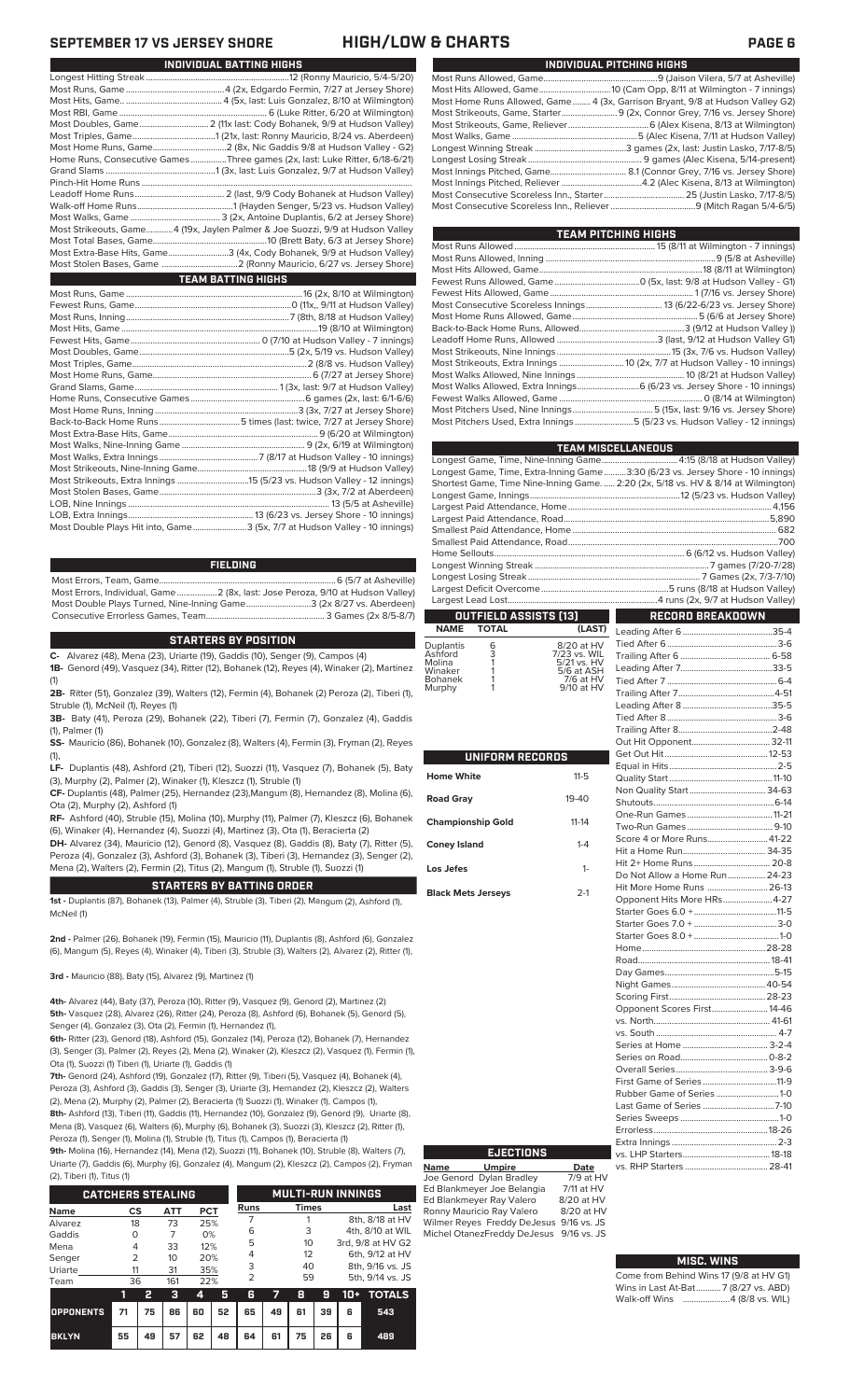# **SEPTEMBER 17 VS JERSEY SHORE GAME BY GAME RESULTS PAGE 7**

|             | <b>GAME-BY-GAME RESULTS</b> |                        |                       |           |           |                   |         |                                                                         |                               |                         |             |                   |
|-------------|-----------------------------|------------------------|-----------------------|-----------|-----------|-------------------|---------|-------------------------------------------------------------------------|-------------------------------|-------------------------|-------------|-------------------|
| <b>DATE</b> | GM#                         | OPPONENT               | <b>W-L/TIME SCORE</b> |           | RECORD    | <b>POSITION</b>   | GA/GB   | <b>WINNING PITCHER</b>                                                  | <b>LOSING PITCHER</b>         | <b>SAVE</b>             | <b>TIME</b> | <b>ATTENDANCE</b> |
| 5/4         | $\mathbf{1}$                | at Asheville           | W                     | $8 - 2$   | $1 - 0$   | T <sub>1st</sub>  | $+1$    | Josh Walker (1-0)                                                       | Blair Henley (0-1)            |                         | 3:16        | 1,200             |
| 5/5         | 2                           | at Asheville           | L                     | $6-1$     | $1 - 1$   | T <sub>2</sub> nd | $-1$    | Chandler Casey (1-0)                                                    | Jose Butto (1-0)              |                         | 3:26        | 1,200             |
| 5/6         | 3                           | at Asheville           | L                     | $11 - 4$  | $1 - 2$   | T3rd              | $-2$    | Matt Ruppenthal (1-0)                                                   | Oscar Rojas (0-1)             |                         | 3:10        | 1,200             |
| 5/7         | 4                           | at Asheville           | L                     | $13 - 7$  | $1 - 3$   | T3rd              | -3      | R.J. Freure (1-0)                                                       | Jaison Vilera (0-1)           |                         | 3:44        | 1,200             |
| 5/8         | 5                           | at Asheville           | W                     | $16-12$   | $2 - 3$   | T3rd              | -3      | Alec Kisena (1-0)                                                       | Juan Pablo Lopez (1-0)        |                         | 3:52        | 1,200             |
| 5/9         |                             | at Asheville           |                       |           |           |                   |         | Cancelled due to non-COVID-related illness                              |                               |                         |             |                   |
| 5/10        |                             | OFF DAY                |                       |           |           |                   |         |                                                                         |                               |                         |             |                   |
|             |                             |                        |                       |           |           |                   |         |                                                                         |                               |                         |             |                   |
| 5/11        | 6                           | at Greenville          | W                     | $6-1$     | $3-3$     | 2nd               | $-2.5$  | Josh Walker (2-0)                                                       | Jay Groome (0-2)              |                         | 3:00        | 1,995             |
| 5/12        | 7                           | at Greenville          | W                     | $3 - 2$   | $4 - 3$   | 2 <sub>nd</sub>   | $-1.5$  | Brian Metoyer (1-0)                                                     | Yusniel Padron-Artilles (0-2) | Mitch Ragan (1)         | 3:14        | 1,819             |
| 5/13        | 8                           | at Greenville          | L                     | $8 - 2$   | $4 - 4$   | 2 <sub>nd</sub>   | $-2.5$  | Chris Murphy (1-1)                                                      | Oscar Rojas (0-2)             |                         | 3:21        | 2,485             |
| 5/14        | 9                           | at Greenville          | L                     | $5-1$     | $4 - 5$   | 4th               | $-2.5$  | Brayan Bello (2-0)                                                      | Alec Kisena (1-1)             |                         | 2:54        | 2,732             |
| 5/15        | 10                          | at Greenville          | L                     | $8 - 4$   | $4-6$     | 4th               | $-3.5$  | Yorvin Pantoja (1-0)                                                    | Brian Metoyer (1-1)           |                         | 2:52        | 2,883             |
| 5/16        | 11                          | at Greenville          | L                     | $10-9$    | $4 - 7$   | 4th               | $-3.5$  | Jake Wallace (1-0)                                                      | Eric Orze (0-1)               |                         | 3:09        | 2,818             |
| 5/17        |                             | OFF DAY                |                       |           |           |                   |         |                                                                         |                               |                         |             |                   |
| 5/18        | 12                          | <b>Hudson Valley</b>   | L                     | $4 - 3$   | $4 - 8$   | 5th               | $-4.5$  | Zach Greene (1-1)                                                       | Andrew Edwards (0-1)          |                         | 2:29        | 1,315             |
| 5/19        | 13                          | <b>Hudson Valley</b>   | W                     | 14-0      | $5-8$     | 5th               | $-3.5$  | Allan Winans (1-0)                                                      | Jhony Brito (0-1)             |                         | 3:01        | 810               |
| 5/20        | 14                          | <b>Hudson Valley</b>   | L                     | $6-1$     | $5-9$     | 5th               | $-3.5$  | Luis Medina (2-0)                                                       | Jaison Vilera (0-2)           |                         | 2:42        | 682               |
| 5/21        | 15                          | <b>Hudson Valley</b>   | W                     | $4-1$     | $6-9$     | 5th               | $-3.5$  | Josh Walker (3-0)                                                       | Josh Maciejewski (2-1)        | Eric Orze (1)           | 2:33        | 998               |
| 5/22        | 16                          | <b>Hudson Valley</b>   | L                     | $5-3$     | $6-10$    | 5th               | $-4.5$  | Ken Waldichuk (1-0)                                                     | Cam Opp (0-1)                 |                         | 3:14        | 1,624             |
| 5/23        | 17                          | <b>Hudson Valley</b>   | W                     | $6-5(12)$ | $7-10$    | 5th               | $-3.5$  | Josh Hejka (1-0)                                                        | Zach Greene (1-2)             |                         | 3:24        | 1,261             |
| 5/24        |                             | OFF DAY                |                       |           |           |                   |         |                                                                         |                               |                         |             |                   |
| 5/25        | 18                          | Aberdeen               | L                     | $8-1$     | $7 - 11$  | 5th               | $-4.5$  | Drew Rom (2-0)                                                          | Oscar Rojas (0-3)             |                         | 2:52        | 861               |
| 5/26        | 19                          | Aberdeen               |                       |           |           |                   |         | 5/26 game postponed due to rain, makeup scheduled for doubleheader 5/27 |                               |                         |             |                   |
| 5/27        | 19                          | Aberdeen               | г                     | $6-2(7)$  | $7-12$    | 5th               | $-5.5$  | Grayson Rodriguez (3-0)                                                 | Jaison Vilera (0-3)           |                         | 2:14        |                   |
|             | 20                          | Aberdeen               | г                     | $10-1(7)$ | $7-13$    | 5th               | $-6.5$  | Morgan McSweeney (2-0)                                                  | Cam Opp (0-2)                 |                         | 2:37        | 926               |
| 5/28        | 21                          | Aberdeen               |                       |           |           |                   |         | 5/28 game postponed due to rain, makeup scheduled for doubleheader 8/25 |                               |                         |             |                   |
| 5/29        | 21                          | Aberdeen               | г                     | $4-1$     | $7-14$    | 5th               | $-7.5$  | <b>Garrett Stallings (3-1)</b>                                          | Alec Kisena (1-2)             | Connor Gillispie (1)    | 2:52        | 1,509             |
| 5/30        | 22                          | Aberdeen               |                       |           |           |                   |         | 5/30 game posted to a later date to be determined                       |                               |                         |             |                   |
| 5/31        |                             |                        |                       |           |           |                   |         |                                                                         |                               |                         |             |                   |
|             |                             | OFF DAY                |                       |           |           |                   |         |                                                                         |                               |                         |             |                   |
|             |                             |                        |                       |           |           |                   |         | MAY [7-14]                                                              |                               |                         |             |                   |
| 6/1         | 22                          | at Jersey Shore        | W                     | $11 - 5$  | $8-14$    | T4th              | $-7.5$  | Jose Butto (1-1)                                                        | Josh Hendrickson (0-1)        |                         | 3:03        | 2,077             |
| 6/2         | 23                          | at Jersey Shore        | L                     | $4-1$     | $8 - 15$  | 5th               | $-8.5$  | Carlo Reyes (1-0)                                                       | Justin Lasko (0-1)            | Blake Brown (1)         | 2:44        | 1,591             |
| 6/3         | 24                          | at Jersey Shore        | W                     | $6 - 4$   | $9-15$    | 4th               | $-8.5$  | Bryce Montes de Oca (1-0)                                               | Jack Perkins (0-1)            | Brian Metoyer (1)       | 3:15        | 1,473             |
| 6/4         | 25                          | at Jersey Shore        | L                     | $5-4(7)$  | $9-16$    | 5th               | $-9.0$  | Aneurys Zabala (2-2)                                                    | Allan Winans (1-1)            |                         | 2:12        | 2,399             |
| 6/5         | 26                          | at Jersey Shore        | L                     | $5 - 4$   | $9 - 17$  | 5th               | $-9.0$  | Mike Adams (1-1)                                                        | Mitch Ragan (0-1)             |                         | 2:36        | 2,122             |
| 6/6         | 27                          | at Jersey Shore        | L                     | $11-6$    | $9-18$    | 5th               | $-9.5$  | Nick Lackney (1-0)                                                      | Jose Butto (1-2)              |                         | 3:31        | 2,041             |
| 6/7         |                             | OFF DAY                |                       |           |           |                   |         |                                                                         |                               |                         |             |                   |
| 6/9         | 28                          | <b>Hudson Valley</b>   | L                     | $3-2(7)$  | $9-19$    | 5th               | $-10.5$ | Tanner Myatt (1-0)                                                      | Justin Lasko (0-2)            | Justin Wilson (1)       | 2:22        |                   |
|             | 29                          | <b>Hudson Valley</b>   | W                     | $5-3(7)$  | 10-19     | 5th               | $-9.5$  | Eric Orze (1-1)                                                         | Luis Medina (2-1)             | Bryce Montes de Oca (1) | 2:02        | 1,211             |
| 6/10        | 30                          | <b>Hudson Valley</b>   | L                     | $1-0$     | 10-20     | 5th               | -9.5    | <b>Barrett Loseke (2-1)</b>                                             | Cam Opp (0-3)                 | Zach Greene (1)         | 2:37        | 1,396             |
| 6/11        | 31                          | <b>Hudson Valley</b>   | г                     | $8-0$     | $10 - 21$ | 5th               | -9.5    | Ken Waldichuk (2-0)                                                     | Jaison Vilera (0-4)           |                         | 3:06        | 1,597             |
| 6/12        | 32                          | <b>Hudson Valley</b>   | г                     | $5-4$     | 10-22     | 5th               | $-9.5$  | <b>Nelson Alvarez (2-0)</b>                                             | Bryce Montes de Oca (1-1)     | Justin Wilson (2)       | 3:22        | 2,194             |
| 6/13        | 33                          | <b>Hudson Valley</b>   | L                     | 5-0       | $10 - 23$ | 5th               | $-9.5$  | Hayden Wesneski (1-1)                                                   | Allan Winans (1-2)            |                         | 2:50        | 1,749             |
| 6/14        |                             | OFF DAY                |                       |           |           |                   |         |                                                                         |                               |                         |             |                   |
| 6/15        | 34                          | at Wilmington          | W                     | $3-1$     | $11 - 23$ | 5th               | $-8.5$  | Brian Metoyer (2-1)                                                     | Zach Brzykcy (2-1)            | Andrew Edwards (1)      | 2:21        | 1,188             |
| 6/16        | 35                          | at Wilmington          | L                     | $5 - 2$   | $11 - 24$ | 5th               | $-9.5$  | Amos Willingham (1-0)                                                   | Eric Orze (1-2)               | Reid Schaller (3)       | 2:51        | 700               |
| 6/17        | 36                          | at Wilmington          | L                     | $8 - 4$   | $11 - 25$ | 5th               | $-10.5$ | Joan Adon (3-1)                                                         | Alec Kisena (1-3)             |                         | 2:54        | 1,009             |
| 6/18        | 37                          | at Wilmington          | W                     | $7 - 5$   | $12 - 25$ | 5th               | $-10$   | Mitch Ragan (1-1)                                                       | Reid Schaller (1-1)           |                         | 2:52        | 2,565             |
| 6/19        | 38                          | at Wilmington          | L                     | $9 - 8$   | 12-26     | 5th               | $-11$   | Christian Vann (2-0)                                                    | Andrew Edwards (0-2)          |                         | 3:26        | 1,899             |
|             |                             |                        |                       |           |           |                   |         |                                                                         |                               |                         |             |                   |
| 6/20        | 39                          | at Wilmington          | W                     | $13-1$    | 13-26     | 5th               | $-11$   | Justin Lasko (1-2)                                                      | Alfonso Hernanndez (0-1)      |                         | 2:44        | 2,722             |
| 6/21        |                             | OFF DAY                |                       |           |           |                   |         |                                                                         |                               |                         |             |                   |
| 6/22        | 40                          | <b>Jersey Shore</b>    | L                     | $7-5$     | 13-27     | 5th               | $-12$   | <b>Manuel Silva (1-0)</b>                                               | Jaison Vilera (0-5)           | Aneurys Zabala (3)      | 3:01        | 2,307             |
| 6/23        | 41                          | <b>Jersey Shore</b>    | W                     | $3-2(10)$ | 14-27     | 5th               | $-12$   | Mitch Ragan (2-1)                                                       | Andrew Brown (2-2)            |                         | 3:30        | 1,595             |
| 6/24        | 42                          | <b>Jersey Shore</b>    | L                     | $3-0$     | 14-28     | 5th               | $-13$   | Kevin Gowdy (2-3)                                                       | Jose Butto (1-3)              | Blake Brown (2)         | 2:52        | 1,906             |
| 6/25        | 43                          | <b>Jersey Shore</b>    | W                     | $7-2$     | 15-28     | 5th               | $-13$   | Cam Opp (1-3)                                                           | Jonathan Hughes (2-3)         |                         | 2:44        | 2,194             |
| 6/26        | 44                          | <b>Jersey Shore</b>    | W                     | $8-5$     | 16-28     | 5th               | $-13$   | <b>Michel Otanez (1-0)</b>                                              | Mark Potter (0-2)             |                         | 3:13        | 2,363             |
| 6/27        | 45                          | <b>Jersey Shore</b>    | г                     | 3-0       | 16-29     | 5th               | -13     | Dominic Pipkin (2-0)                                                    | Justin Lasko (1-3)            | Blake Brown (3)         | 2:43        | 2,253             |
| 6/28        |                             | OFF DAY                |                       |           |           |                   |         |                                                                         |                               |                         |             |                   |
| 6/29        | 46                          | at Aberdeen            | L                     | $7-3$     | 16-30     | 5th               | $-14$   | Garrett Stallings (4-3)                                                 | Alec Kisena (1-4)             | Garrett Farmer (4)      | 2:40        | 1,347             |
| 6/30        | 47                          | at Aberdeen            | L                     | $2-1(7)$  | 16-31     | 5th               | $-14.5$ | Clayton McGinness (1-1)                                                 | Jose Butto (1-4)              | Logan Gillaspie (1)     | 1:53        |                   |
|             | 48                          | at Aberdeen            | W                     | $7-6(7)$  | $17 - 31$ | 5th               | $-14.5$ | Jaison Vilera (1-5)                                                     | Kade Strowd (0-2)             | Mitch Ragan (2)         | 2:31        | 2,405             |
|             |                             |                        |                       |           |           |                   |         | <b>JUNE [10-17]</b>                                                     |                               |                         |             |                   |
| 7/1         | 49                          | at Aberdeen            | L                     | $2-0(6)$  | 17-32     | 5th               | $-15$   | Drew Rom (5-0)                                                          | Cam (1-4)                     |                         | 1:50        | 1,077             |
| 7/2         | 50                          | at Aberdeen            | W                     | $6 - 5$   | 18-32     | 5th               | $-14$   | Colby Morris (1-0)                                                      | Connor Gillispie (4-4)        | Bryce Montes de Oca (2) | 3:56        | 2,004             |
| 7/3         | 51                          | at Aberdeen            | L                     | $4 - 3$   | 18-33     | 5th               | $-14.5$ | Xavier Moore (1-0)                                                      | Mitch Ragan (2-2)             |                         | 3:00        | 4,668             |
|             | 52                          |                        | L                     | $7 - 2$   | 18-34     |                   | $-15.5$ |                                                                         |                               |                         |             |                   |
| 7/4<br>7/5  |                             | at Aberdeen<br>OFF DAY |                       |           |           | 5th               |         | Garrett Stallings (5-3)                                                 | Alec Kisena (1-5)             |                         | 2:31        | 3,001             |
|             |                             |                        |                       |           |           |                   |         |                                                                         |                               |                         |             |                   |
| 7/6         | 53                          | at Hudson Valley       | L                     | $9 - 7$   | 18-35     | 5th               | $-16.5$ | Charlie Ruegger (4-4)                                                   | Bryce Montes de Oca (1-2)     | Derek Craft (2)         | 3:15        | 1,687             |
| 7/7         | 54                          | at Hudson Valley       | L                     | $3-2(10)$ | 18-36     | 5th               | $-17.5$ | Barrett Loseke (3-1)                                                    | Josh Hejka (1-1)              |                         | 2:55        | 2,688             |
| 7/8         | 55                          | at Hudson Valley       | 7:05 p.m.             |           |           |                   |         | Game postponed due to rain, doubleheader scheduled for 7/10             |                               |                         |             |                   |
| 7/9         | 55                          | at Hudson Valley       | L                     | $6 - 4$   | 18-37     | 5th               | $-18.5$ | Jhony Brito (3-3)                                                       | Cam Opp (1-5)                 |                         | 3:06        | 3,896             |
| 7/10        | 56                          | at Hudson Valley       | L                     | $7-1(7)$  | 18-38     | 5th               | $-19.5$ | Mitch Spence (3-1)                                                      | Connor Grey (0-1)             |                         | 2:22        |                   |
|             | 57                          | at Hudson Valley       | L                     | $5-0(7)$  | 18-39     | 5th               | $-20.5$ | Nick Ernst (4-0)                                                        | Justin Lasko (1-4)            |                         | 2:03        | 3,111             |

7/11 58 at Hudson Valley W 10-3 19-39 5th -19.5 Josh Hejka (2-1) Shawn Semple (3-1) 3:20 2,892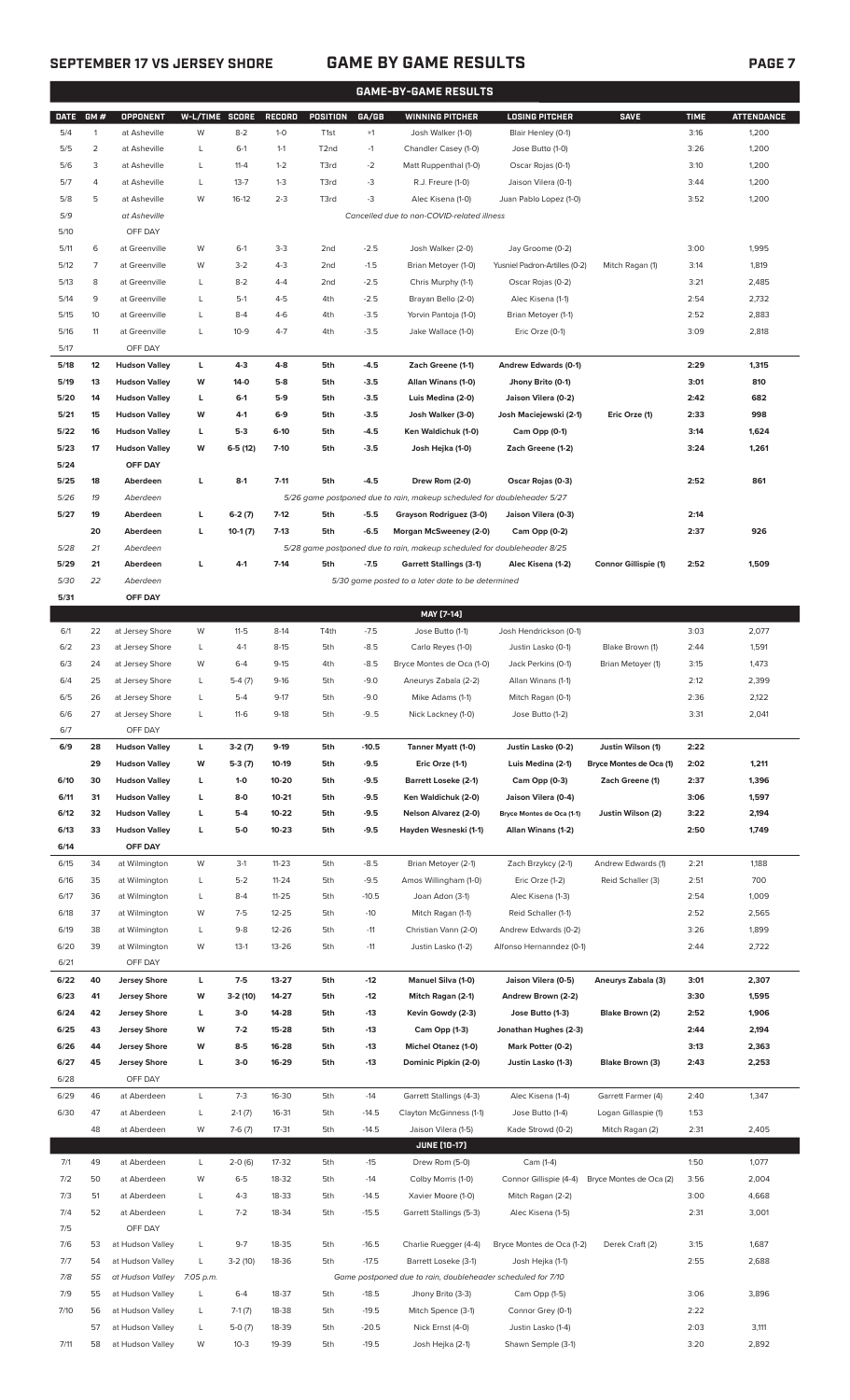# **SEPTEMBER 17 VS JERSEY SHORE GAME-BY-GAME PAGE 8**

| DATE GM# |     | OPPONENT             | W-L/TIME SCORE |           | RECORD | POSITION | GA/GB   | WINNING PITCHER                                             | <b>LOSING PITCHER</b>        | <b>SAVE</b>                | <b>TIME</b> | <b>ATTENDANCE</b> |
|----------|-----|----------------------|----------------|-----------|--------|----------|---------|-------------------------------------------------------------|------------------------------|----------------------------|-------------|-------------------|
| 7/12     |     | OFF DAY              |                |           |        |          |         |                                                             |                              |                            |             |                   |
| 7/13     | 59  | <b>Jersey Shore</b>  | W              | $1-0$     | 20-39  | 5th      | $-19.5$ | Michel Otanez (2-0)                                         | Blake Brown (0-1)            |                            | 2:34        | 2,681             |
| 7/14     | 60  | <b>Jersey Shore</b>  | г              | $3-2$     | 20-40  | 5th      | $-19.5$ | Carlo Reyes (2-1)                                           | Andrew Edwards (0-3)         |                            | 3:13        | 1,898             |
| 7/15     | 61  | <b>Jersey Shore</b>  | г              | $13-3$    | 20-41  | 5th      | $-19$   | Dominic Popkin (4-1)                                        | Cam Opp (1-6)                | Aiden Anderson (2)         | 3:24        | 1,595             |
| 7/16     | 62  | <b>Jersey Shore</b>  | W              | $6-1$     | 21-41  | 5th      | -19     | Connor Grey (1-1)                                           | Tom Sutera (0-1)             |                            | 2:50        | 1,949             |
| 7/17     | 63  | <b>Jersey Shore</b>  | W              | $6 - 1$   | 22-41  | 5th      | $-19$   | Justin Lasko (2-4)                                          | Kevin Gowdy (3-5)            |                            | 2:56        | 2,422             |
| 7/18     | 64  | <b>Jersey Shore</b>  | г              | $7-1$     | 22-42  | 5th      | -20     | Carlo Reyes (3-1)                                           | Alec Kisena (1-6)            | Tyler Burch (3)            | 2:52        | 1,570             |
| 7/19     |     | OFF DAY              |                |           |        |          |         |                                                             |                              |                            |             |                   |
| 7/20     | 65  | Wilmington           | W              | $8-6$     | 23-42  | 5th      | -20     | Jaison Vilera (2-5)                                         | Evan Lee (1-3)               | Hejka                      | 3:18        | 1,086             |
|          |     |                      |                |           |        |          |         |                                                             |                              |                            |             |                   |
| 7/21     | 66  | Wilmington           | W              | $5-3$     | 24-42  | 5th      | -20     | <b>Willy Taveras (1-0)</b>                                  | Kyle Hinton (0-1)            | Bryce Montes de Oca (3)    | 2:53        | 1,456             |
| 7/22     | 67  | Wilmington           | W              | $10 - 2$  | 25-42  | 5th      | -20     | Justin Lasko (3-4)                                          | Alex Troop (4-4)             |                            | 3:00        | 3,430             |
| 7/23     | 68  | Wilmington           | W              | $5-4$     | 26-42  | 5th      | $-19$   | J.T. Ginn (1-0)                                             | <b>Mitchell Parker (0-1)</b> |                            |             |                   |
| 7/24     | 69  | Wilmington           | W              | $8-3$     | 27-42  | 5th      | $-18$   | Mitch Ragan (1-0)                                           | Joan Udon (3-4)              |                            | 3:12        | 2,924             |
| 7/25     | 70  | Wilmington           | W              | $5-4$     | 28-42  | 5th      | $-18$   | <b>Willy Taveras (2-0)</b>                                  | Kyle Hinton (0-2)            |                            | 3:12        | 1,703             |
| 7/26     |     | OFF DAY              |                |           |        |          |         |                                                             |                              |                            |             |                   |
| 7/27     | 71  | at Jersey Shore      | W              | $14 - 5$  | 29-42  | 5th      | $-17$   | Hunter Parsons (1-0)                                        | Jonathan Hughes (3-5)        |                            | 3:04        | 3,270             |
| 7/28     | 72  | at Jersey Shore      | L              | $3-1$     | 29-43  | 5th      | $-17$   | Jhordany Mezquita (2-5)                                     | Cam Opp (1-7)                | Tyler Burch (4)            | 3:04        | 2,590             |
| 7/29     | 73  | at Jersey Shore      |                |           |        |          |         | Game postponed due to rain, doubleheader scheduled for 7/30 |                              |                            |             |                   |
|          |     |                      |                |           |        |          |         |                                                             |                              |                            |             |                   |
| 7/30     | 73  | at Jersey Shore      | W              | $4-0(7)$  | 30-43  | 5th      | $-17.5$ | Justin Lasko (4-4)                                          | Dominic Pipkin (4-2)         | Bryce Montes de Oca (4)    | 2:20        |                   |
| 7/30     | 74  | at Jersey Shore      | L              | $3-0(7)$  | 30-44  | 5th      | $-17$   | Ethan Lindow (3-4)                                          | J.T. Ginn (1-1)              |                            | 1:46        | 5,890             |
| 7/31     | 75  | at Jersey Shore      | L              | $4 - 3$   | 30-45  | 5th      | $-18$   | Victor Vargas (1-0)                                         | Alec Kisena (1-7)            | Manuel Silva (2)           | 2:49        | 4,044             |
|          |     |                      |                |           |        |          |         | <b>JULY [13-14]</b>                                         |                              |                            |             |                   |
| 8/1      | 76  | at Jersey Shore      | L              | $4 - 3$   | 30-46  | 5th      | $-19$   | Tom Sutera (2-2)                                            | Conner O'Neil (0-1)          | Blake Brown (5)            | 2:42        | 2,535             |
| 8/2      |     | OFF DAY              |                |           |        |          |         |                                                             |                              |                            |             |                   |
| 8/3      | 77  | <b>Hudson Valley</b> | г              | 5-0       | 30-47  | 5th      | -20     | Randy Vasquez (2-0)                                         | Jaison Vilera (2-6)          |                            | 3:01        | 1,253             |
| 8/4      | 78  | <b>Hudson Valley</b> | г              | $3-2$     | 30-48  | 5th      | $-21$   | Mitch Spence (4-2)                                          | Cam Opp (1-8)                | Derek Craft (4)            | 2:58        | 2,611             |
| 8/5      | 79  | <b>Hudson Valley</b> | Г              | $5-3$     | 30-49  | 5th      | -22     | Anderson Munoz (1-0)                                        | Justin Lasko (4-5)           | <b>Carlos Espinal (1)</b>  | 3:34        | 1,401             |
|          |     |                      |                |           |        |          |         |                                                             |                              |                            |             |                   |
| 8/6      | 80  | <b>Hudson Valley</b> | W              | $9-6$     | 31-49  | 5th      | $-21$   | <b>Michel Otanez (3-0)</b>                                  | Matt Sauer (0-1)             | <b>Willy Taveras (1)</b>   | 3:29        | 2,473             |
| 8/7      | 81  | <b>Hudson Valley</b> | W              | $5-4$     | 32-49  | 5th      | -20     | Evy Ruibal (1-0)                                            | <b>Nelson Alvarez (3-2)</b>  | Joe Cavallaro (1)          | 3:10        | 4,156             |
| 8/8      | 82  | <b>Hudson Valley</b> | W              | $5-4$     | 33-49  | 5th      | $-19$   | Colby Morris (2-0)                                          | Derek Craft (1-2)            |                            | 3:05        | 2,942             |
| 8/9      |     | OFF DAY              |                |           |        |          |         |                                                             |                              |                            |             |                   |
| 8/10     | 83  | at Wilmington        | W              | $16 - 5$  | 34-49  | 4th      | $-19$   | Conner O'Neil (1-1)                                         | Mitchell Parker (0-3)        |                            | 3:51        | 985               |
| 8/11     | 84  | at Wilmington        | L              | $15-3(7)$ | 34-50  | 5th      | $-19$   | Joan Adon (5-4)                                             | Cam Opp (1-9)                |                            | 2:40        | 1,711             |
| 8/12     | 85  | at Wilmington        | L              | $5 - 4$   | 34-51  | 5th      | $-20$   | Alfonso Hernandez (3-3)                                     | J.T. Ginn (1-2)              | Davis Moore (1)            | 2:42        | 1,029             |
| 8/13     | 86  | at Wilmington        | L              | $7-4$     | 34-52  | 5th      | $-20$   | Zach Brzykcy (4-3)                                          | Bryce Montes de Oca (1-3)    | Francys Peguero (1)        | 3:25        | 2,164             |
| 8/14     | 87  | at Wilmington        | L              | $1 - 0$   | 34-53  | 5th      | $-20$   | Alex Troop (7-4)                                            | Luc Rennie (0-1)             | Todd Peterson (1)          | 2:20        | 1,419             |
|          |     |                      |                |           |        |          |         |                                                             |                              |                            |             |                   |
| 8/15     | 88  | at Wilmington        | L              | $12 - 5$  | 34-54  | 5th      | $-21$   | Malvin Pena (1-3)                                           | Hunter Parsons (1-1)         |                            | 3:21        | 1,666             |
| 8/16     |     | OFF DAY              |                |           |        |          |         |                                                             |                              |                            |             |                   |
| 8/17     | 89  | at Hudson Valley     | L              | $3-2(10)$ | 34-55  | 5th      | $-22$   | Matt Minnick (4-1)                                          | Colby Morris (2-1)           |                            | 3:22        | 2,187             |
| 8/18     | 90  | at Hudson Valley     | W              | $11 - 7$  | 35-55  | 5th      | $-21$   | Hunter Parsons (2-1)                                        | Nelvin Correa (0-2)          |                            | 4:15        | 3,041             |
| 8/19     | 91  | at Hudson Valley     | L              | $7-6$     | 35-56  | 5th      | $-22$   | Charlie Ruegger (5-4)                                       | Evy Ruibal (1-1)             |                            | 3:11        | 2,687             |
| 8/20     | 92  | at Hudson Valley     | L              | $3-1$     | 35-57  | 5th      | $-23$   | Randy Vasquez (3-0)                                         | Alec Kisena (1-8)            | Carlos Espinal (2)         | 2:58        | 3,897             |
| 8/21     | 93  | at Hudson Valley     | L              | $6 - 4$   | 35-58  | 5th      | $-24$   | Mitch Spence (7-2)                                          | Luc Rennie (0-2)             | Derek Craft (7)            | 3:08        | 4,071             |
| 8/22     |     | at Hudson Valley     |                |           |        |          |         | Game postponed to 9/8 due to inclement weather              |                              |                            |             |                   |
|          |     |                      |                |           |        |          |         |                                                             |                              |                            |             |                   |
| 8/23     |     | OFF DAY              |                |           |        |          |         |                                                             |                              |                            |             |                   |
| 8/24     | 94  | Aberdeen             | W              | $9-6$     | 36-58  | 5th      | $-23$   | Evy Ruibal (2-1)                                            | Adam Stauffer (0-1)          | <b>Willy Tavares (2)</b>   | 3:29        | 1,626             |
| 8/25     | 95  | Aberdeen             | L              | $2-1(8)$  | 36-59  | 5th      | $-24.5$ | <b>Clayton McGinness (3-2)</b>                              | <b>Brian Metoyer (2-2)</b>   | <b>Shelton Perkins (1)</b> | 2:42        | 1,848             |
|          | 96  | Aberdeen             | W              | $1-0$     | 37-59  | 5th      | $-23.5$ | David Griffin (1-0)                                         | Connor Gillispie (4-8)       | <b>Bryce Montes De Oca</b> | 2:06        | 1,848             |
| 8/26     | 97  | Aberdeen             | L              | $12 - 5$  | 37-60  | 5th      | $-23.5$ | Ryan Watson (3-1)                                           | Alec Kisena (1-9)            | <b>Garrett Farmer (6)</b>  | 4:05        | 3,602             |
| 8/27     | 98  | Aberdeen             | W              | $6-4$     | 38-60  | 5th      | $-22.5$ | <b>Brian Metoyer (3-2)</b>                                  | Ignacio Feliz (0-3)          | <b>Willy Taveras (3)</b>   | 3:04        | 2,457             |
| 8/28     | 99  | Aberdeen             | W              | $4-1$     | 39-60  | 5th      | $-22.5$ | Jose Chacin (1-0)                                           | Conner Loeprich (0-4)        | Montes de Oca (6)          | 3:00        | 2,670             |
| 8/29     | 100 | Aberdeen             | L              | $5-1$     | 39-61  | 5th      | $-23.5$ | Jake Prizina (3-2)                                          | Jaison Vilera (2-7)          | <b>Adam Stauffer (1)</b>   | 3:28        | 2,418             |
|          |     |                      |                |           |        |          |         |                                                             |                              |                            |             |                   |
| 8/30     |     | OFF DAY              |                |           |        |          |         |                                                             |                              |                            |             |                   |
| 8/31     | 101 | Wilmington           | W              | $5-0$     | 40-61  | 5th      | $-22.5$ | David Griffin (2-0)                                         | Seth Shuman (0-3)            |                            | 2:29        | 917               |
|          |     |                      |                |           |        |          |         | <b>AUGUST [10-14]</b>                                       |                              |                            |             |                   |
| 9/1      |     | Wilmington           |                |           |        |          |         | Game cancelled due to inclement weather                     |                              |                            |             |                   |
| 9/2      | 102 | Wilmington           | L              | $6-0$     | 40-62  | 5th      | $-22$   | Evan Lee (2-3)                                              | JT Ginn (1-3)                |                            | 3:05        | 909               |
| 9/3      | 103 | Wilmington           | W              | $10-1$    | 41-62  | 5th      | $-21$   | Alec Kisena (2-9)                                           | <b>Mitchell Parker (0-4)</b> |                            | 3:02        | 2,266             |
| 9/4      | 104 | Wilmington           | г              | $4-0$     | 41-63  | 5th      | $-21$   | Cole Henry (3-3)                                            | Luc Rennie (0-3)             |                            | 2:47        | 1,937             |
| 9/5      | 105 | Wilmington           | W              | $6-1$     | 42-63  | 5th      | $-21$   | Jose Chacin (2-0)                                           | Seth Shuman (0-3)            |                            | 2:38        | 1,700             |
|          |     |                      |                |           |        |          |         |                                                             |                              |                            |             |                   |
| 9/6      |     | OFF DAY              |                |           |        |          |         |                                                             |                              |                            |             |                   |
| 9/7      | 106 | at Hudson Valley     | L              | $7-6$     | 42-64  | 5th      | $-21$   | Matt Sauer (2-2)                                            | Luis Montas (0-1)            | Derek Craft (9)            | 2:40        | 1,839             |
| 9/8      | 107 | at Hudson Valley     | W              | $4-0(7)$  | 43-64  | 5th      | $-20.5$ | J.T. Ginn (2-3)                                             | Mitch Spence (7-5)           | Colby Morris (1)           | 2:29        |                   |
|          | 108 | at Hudson Valley     | W              | $10-8(7)$ | 44-64  | 5th      | $-20$   | Reyson Santos (1-0)                                         | Edgar Barlcay (0-2)          | Michel Otanez (1)          | 2:57        | 1,477             |
| 9/9      | 109 | at Hudson Valley     | W              | $6 - 4$   | 45-64  | 5th      | $-19$   | Jaison Vilera (3-7)                                         | Beck Way (1-1)               | Evy Ruibal (2)             | 3:33        | 1,502             |
| 9/10     | 110 | at Hudson Valley     | L              | $4-1$     | 45-65  | 5th      | $-20$   | Charlie Ruegger (6-4)                                       | Oscar Rojas (0-4)            | Jefry Valdez (1)           | 2:51        | 3,474             |
| 9/11     | 111 | at Hudson Valley     | L              | $7-0$     | 45-66  | 5th      | $-21$   | Josh Maciejewski (8-4)                                      | Jose Chacin (2-1)            |                            | 2:41        | 3,921             |
| 9/12     | 112 | at Hudson Valley     | L              | $13-9$    | 45-67  | 5th      | $-22$   | Matt Sauer (3-2)                                            | David Griffin (2-1)          |                            | 3:37        | 2,562             |
| 9/13     |     | OFF DAY              |                |           |        |          |         |                                                             |                              |                            |             |                   |
|          |     |                      |                |           |        |          |         |                                                             |                              |                            |             |                   |
| 9/14     | 113 | <b>Jersey Shore</b>  | W              | $5-2$     | 46-67  | 5th      | $-21$   | JT Ginn (3-3)                                               | Noah Skirrow (0-2)           | <b>Hunter Parsons (1)</b>  | 2:31        | 987               |
| 9/15     | 114 | <b>Jersey Shore</b>  | г              | $4-3$     | 46-68  | 5th      | -22     | Victor Vargas (3-4)                                         | Jaison Vilera (3-8)          | Mark Potter (3)            | 2:53        | 1,243             |
| 9/16     | 115 | <b>Jersey Shore</b>  | L              | $8-6$     | 46-69  | 5th      | $-22$   | <b>Carlos Francisco (2-0)</b>                               | Michel Otanez (3-1)          |                            | 4:07        | 1,536             |
| 9/17     | 116 | <b>Jersey Shore</b>  | 7:00 p.m.      |           |        |          |         |                                                             |                              |                            |             |                   |
|          |     |                      | 4:00 p.m.      |           |        |          |         |                                                             |                              |                            |             |                   |
| 9/18     | 117 | <b>Jersey Shore</b>  |                |           |        |          |         |                                                             |                              |                            |             |                   |
| 9/19     | 118 | <b>Jersey Shore</b>  | 1:00 p.m.      |           |        |          |         |                                                             |                              |                            |             |                   |

**SEPTEMBER (6-7)**